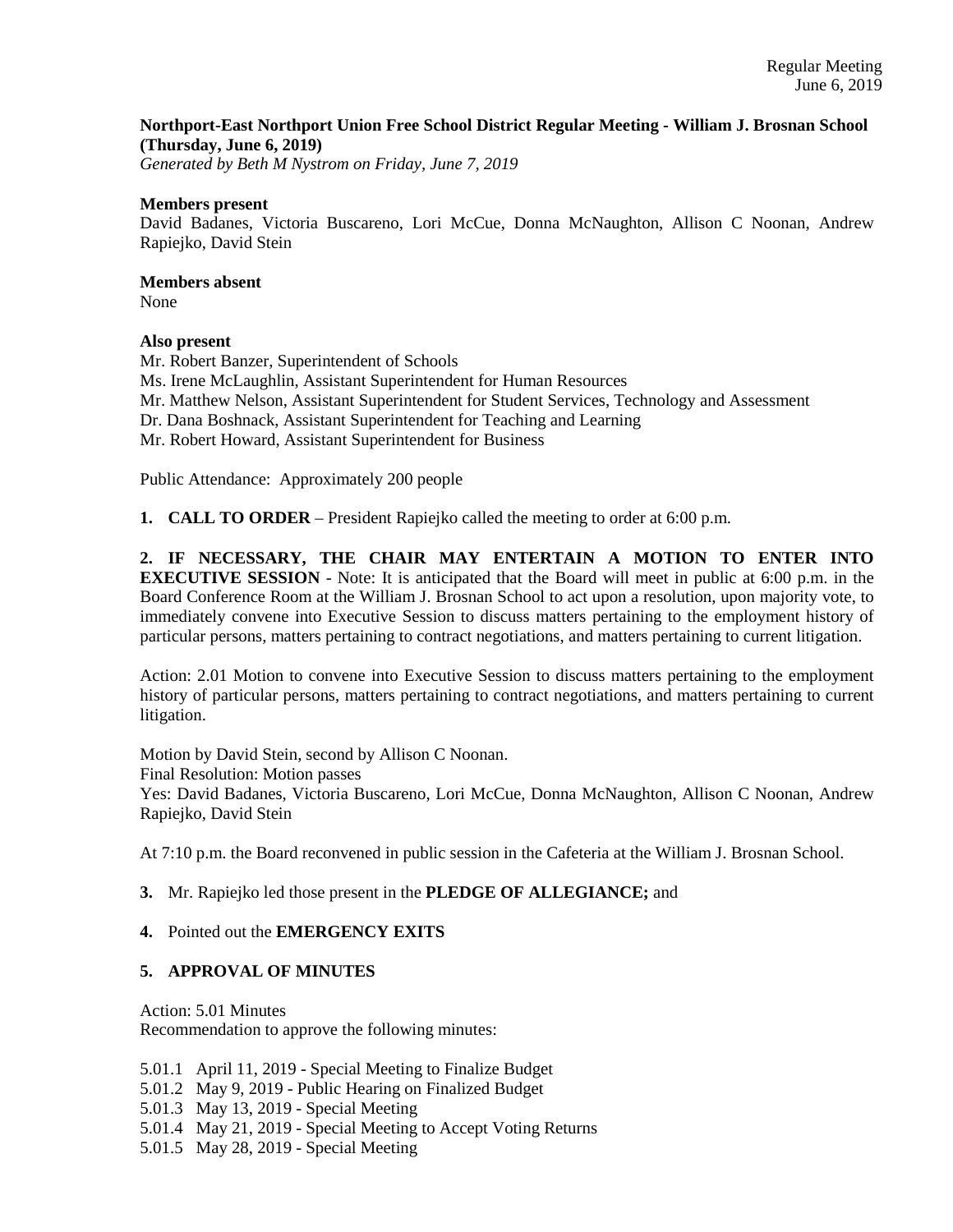Motion by Lori McCue, second by Donna McNaughton. Final Resolution: Motion Passes Yes: Victoria Buscareno, David Badanes, Lori McCue, Donna McNaughton, Allison C Noonan, Andrew Rapiejko, David Stein

## **6. STUDENT AND STAFF RECOGNITION/ANNOUNCEMENTS FROM THE SUPERINTENDENT OF SCHOOLS**

Presentations: 6.01 Accomplishments of Staff and Students

6.01.1 Dr. Izzet Mergen, Director of Fine and Performing Arts, introduced Shannon Wines, Art Department Student of the Month

Dr. Mergen stated that Shannon is a talented young artist in both fine and fashion design. She has taken fashion design courses all of her four years at Northport High School. Shannon is a member of, and holds a leadership position, in several art-based clubs throughout the school, including Fashion Club, Art Honor Society, and Costume Crew. She was recently honored as a recipient of a Scholar Artist Merit Award at LIU Post, and she is the recipient of nine Scholastic Key wards this year alone (2 Gold, 3 Silver and 4 Honorable Mentions). Along with using her art to better herself, Shannon also uses her art to better her community. As a Girl Scout, Shannon completed her Gold Award project by painting a mural at a local church in downtown Northport.

Shannon will be attending Marist College in the fall for Fashion Design. This prestigious program only admits approximately 50 students each year. In addition to admission, Shannon has received the presidential scholarship.

Shannon cannot wait to continue her education, and continue making art in her professional life. Shannon's dedication to the arts at Northport High School makes her a clear choice for the 2019 Art Student of the Month.

President Rapiejko and Superintendent Banzer congratulated Shannon on her fine accomplishments and presented her with a commendation from the Board.

6.01.2 Dr. Izzet Mergen, Director of Fine and Performing Arts, introduced Peter Mainetti, Music Department Student of the Month

Dr. Mergen stated that Peter is a dedicated pianist, violinist, and composer. He has played in jazz bands, orchestras, and other ensembles with his friends. Peter's musical journey began with the recorder. In fourth grade he played viola, but switched to violin in fifth grade, in addition to starting piano. His composing career began at East Northport Middle School where he was challenged to write a piece for the ENMS Chamber Orchestra. He was always at the top of the first violin section, and was also the guitarist in the middle school jazz band.

Peter has participated in nearly all things musical that Northport High School has to offer, including String and Symphony Orchestra, Pit Orchestra, the Northport Jazz Collective, and Tri-M National Honor Society. Outside of school, Peter is a member of the Gemini Youth Symphony and play in a piano quintet with this friends. He has also been a part of many summer programs including the New York Summer Musical Festival, the High School Composition Intensive at the Boston Conservatory at Berklee, the Jazz Lab at New England Conservatory, and the Northport Orchestra Clinic for all four years. He has been recognized at local, statewide, and national levels for his compositional work, including a recipient of the Arlene Diamond Award from the Long Island Composer's Alliance, a NAfME All-National composer, a Morton Gould Young Composer Awards finalist, and a winner of NYSSMA's Young Composers Composition Competition for six years in a row. He was also recognized for his piano performance with an Honorable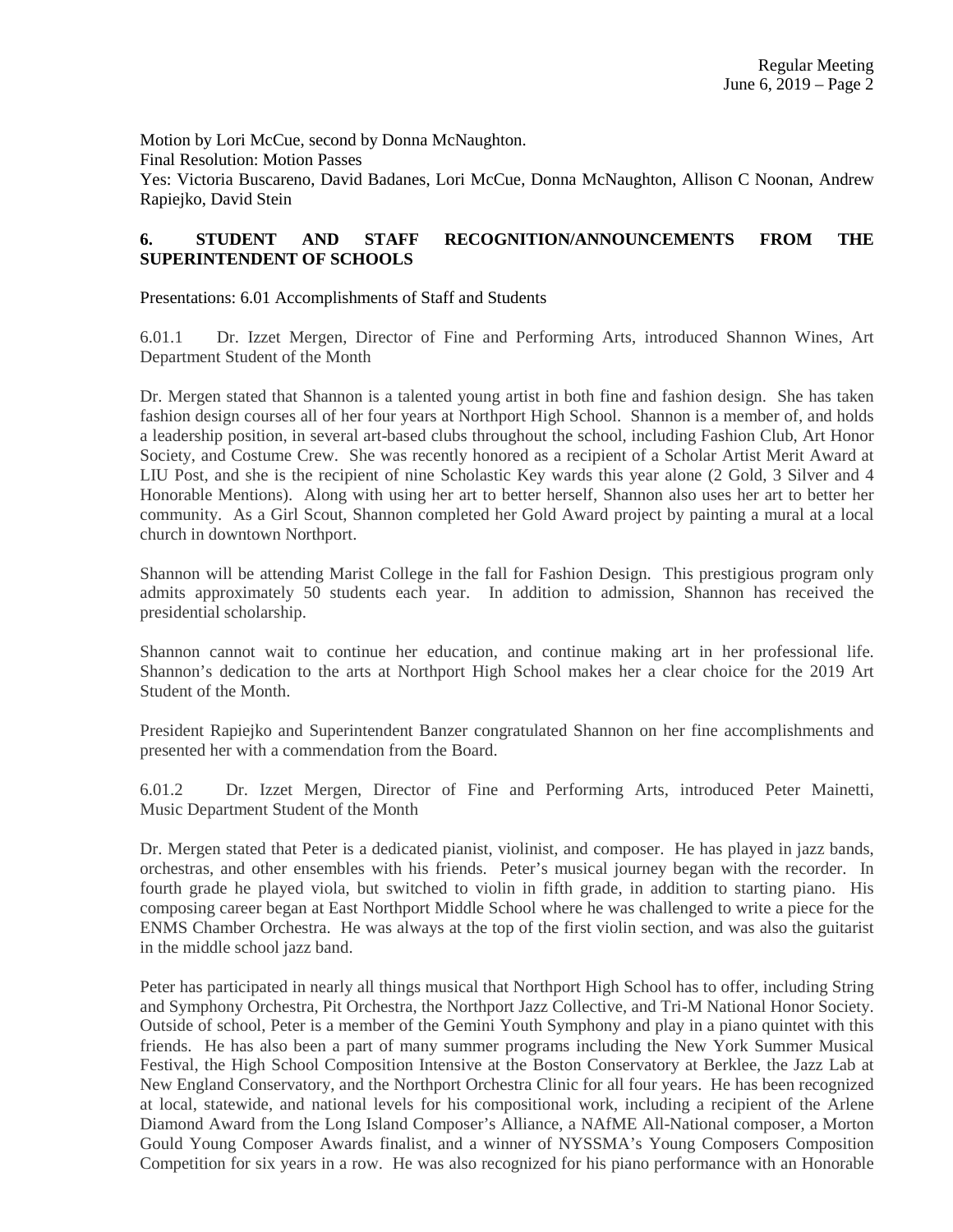Mention in the 2018 Suffolk Piano Teachers Foundation Competition. In his senior year, Peter was honored to have five out of six movements of his piece, the "Enigma Variations," to be performed by the Northport High School Symphony Orchestra.

Peter will continue his studies at the Aaron Copland School of Music at Queens College with a full tuition scholarship from the Macauley Honors College. He will be studying Composition and Piano Performance, and hopes to continue playing violin as a minor.

President Rapiejko and Superintendent Banzer congratulated Peter on his fine accomplishments and presented him with a commendation from the Board.

6.01.3 Mr. David Storch, District Chairperson of Science and Technology Education, introduced the following Science Award Recipients:

- Nicholas Heffernan Honorable Mention, Brookhaven National Laboratory Elementary Science Fair
- Zachary Ng Honorable Mention, Brookhaven National Laboratory Elementary Science Fair
- Matthew Pokorny 1st Place, Brookhaven National Laboratory Elementary Science Fair
- Madalyn Mooers Honorable Mention, Brookhaven National Laboratory Elementary Science Fair
- Liam Dwyer 1st Place, Brookhaven National Laboratory Elementary Science Fair
- Caitlyn Riordan Broadcom MASTERS
- Tatiana Martinez Broadcom MASTERS
- Aleksandr Alieva Broadcom MASTERS
- Emily Wickard Broadcom MASTERS
- Benjamin Bunch Broadcom MASTERS
- Caroline Costagliola Broadcom MASTERS
- Troy Meng Broadcom MASTERS
- Zachary Peltz Broadcom MASTERS
- Samuel Hoerning High Honors (2nd Place), Suffolk STANYS Award, Junior Division Long Island Science Congress
- Michael Torres High Honors (2nd Place), Suffolk STANYS Award, Junior Division Long Island Science Congress
- Colin Vultaggio High Honors (2nd Place), Suffolk STANYS Award, Junior Division Long Island Science Congress
- Noah Armstrong Achievement, Junior Division Long Island Science Congress
- Juliah Triana Achievement, Junior Division Long Island Science Congress
- Julia Perry Honors (3rd Place), Junior Division Long Island Science Congress
- Madeline Smith Honors (3rd Place), Junior Division Long Island Science Congress
- Lianna Greenstein High Honors (2nd Place), Junior Division Long Island Science Congress
- Jennifer Weigand High Honors (2nd Place), Junior Division Long Island Science Congress
- Grace Wertheimer High Honors (2nd Place), Junior Division Long Island Science Congress
- Jason Cellura Meritorioius, Junior Division Long Island Science Congress
- Devon Gilmore Meritorious, Junior Division Long Island Science Congress
- Esther Loring Meritorious, Junior Division Long Island Science Congress
- Jude Anton Meritorious, Senior Division Long Island Science Congress
- Isabella DeBrino Highest Honors (1st Place), Chanin Memorial Award, Suffolk STANYS Award, Senior Division Long Island Science Congress
- Maxwell DeBrino Honors (3rd Place), Senior Division Long Island Science Congress
- Benjamin Donohue Honors (3rd Place), Senior Division Long Island Science Congress
- Reese Knopp High Honors (2nd Place), Senior Division Long Island Science Congress
- Juliette LeHenaff Meritorious, Senior Division Long Island Science Congress
- Liam Caulfield Meritorious, Senior Division Long Island Science Congress
- Emerson Payne Meritorious, Senior Division Long Island Science Congress
- Katie Sierra High Honors (2nd Place), Senior Division Long Island Science Congress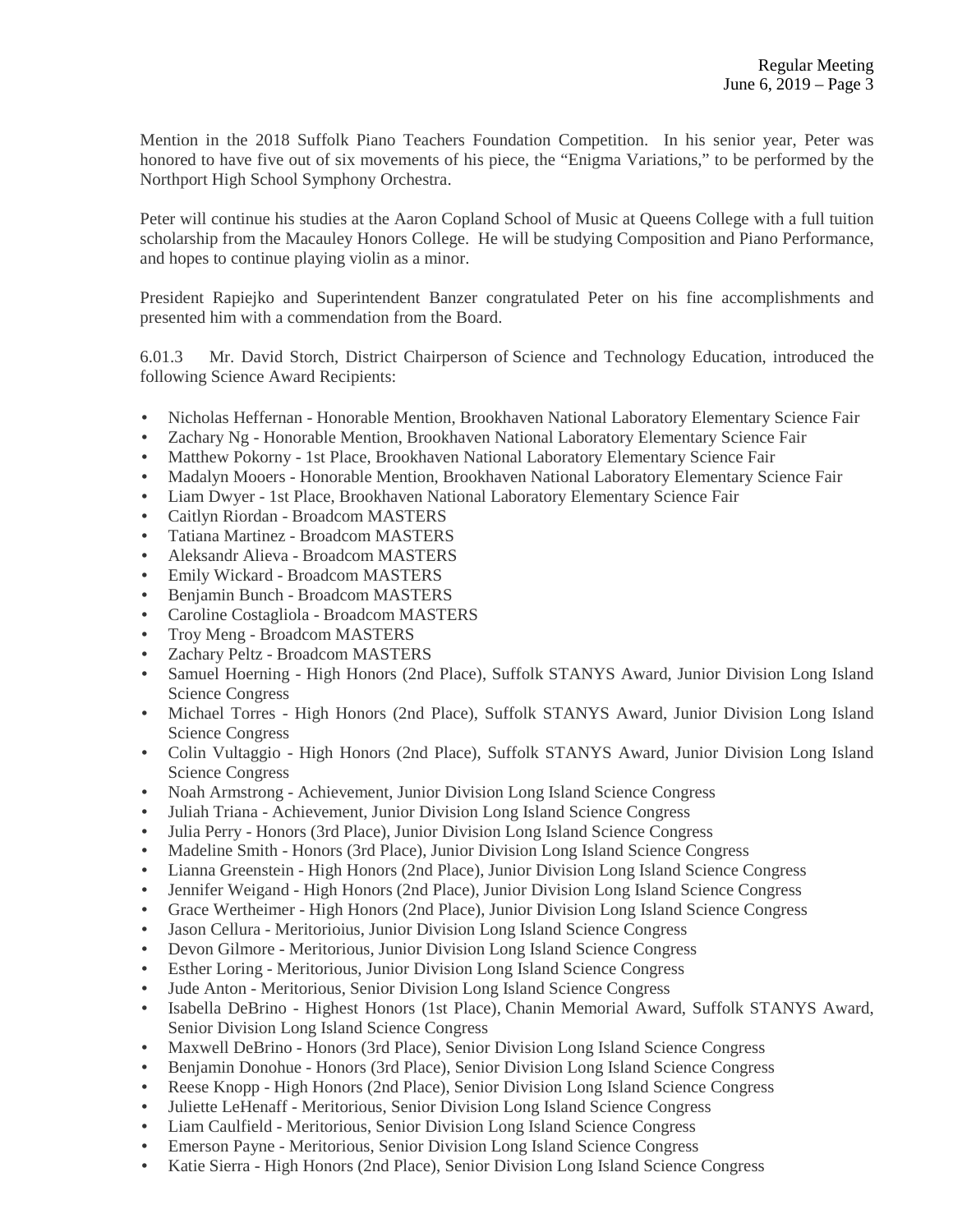- Sofia Sawchuk Achievement, Senior Division Long Island Science Congress
- Sophia Smith High Honors (2nd Place), Senior Division Long Island Science Congress
- Nathaniel Wang Achievement, Senior Division Long Island Science Congress
- Sophia Borovikova Long Island Science & Engineering Fair
- Isabella DeBrino Long Island Science & Engineering Fair
- Maxwell DeBrino 2nd Place, Aileen Irwin Wissner-Gross Award, NASA Earth System Science Award, Long Island Science & Engineering Fair
- Danielle Levanti 2nd Place, Long Island Science & Engineering Fair
- Maxmilian Carson 2nd Place, Long Island Science & Engineering Fair
- Katie Sierra 3rd Place, Long Island Science & Engineering Fair
- Sophie Smith Long Island Science & Engineering Fair
- Nathaniel Wang Long Island Science & Engineering Fair
- Nathaniel Wang Cold Spring Harbor Partner for the Future Brookhaven National Laboratory High School Research Program
- Jonah Thomas Feinstein Institute Summer Internship
- Owen Conzone 1st Seed to Bloom Geranium Planting, NHS Greenhouse
- Julia Reale 1st Seed to Bloom Geranium Planting, NHS Greenhouse
- Kyle Faltings 1st Seed to Bloom Geranium Planting, NHS Greenhouse
- Joseph Welsh 1st Place, Brookhaven National Laboratory MagLev Competition
- Hunter Rumpel 3rd Place, Brookhaven National Laboratory MagLev Competition
- Finlay Ryan 3rd Place, Brookhaven National Laboratory MagLev Competition
- Katie Sierra Semifinalist, Regernon Science Talent Search, Simons Fellowship SUNY Stony Brook
- Sophia Borovikova Finalist, STEM Rensselaer Medal & Scholarship
- Elliot Macolino Amazon Future Engineer Scholarship

6.01.4 Dr. Izzet Mergen, Director of Fine and Performing Arts, introduced the following Visual Art Award Recipients:

- Maristella Bacus 2 Silver Keys (Photography), 3 Honorable Mentions (Painting, Photography) Scholastic Arts & Writing Awards
- Kayleen Baker 4 Honorable Mentions LI Media Arts Show
- Anna Behr Honorable Mention (Fashion) Scholastic Art & Writing Awards
- Vincent Biello Silver Key (Mixed Media) Scholastic Art & Writing Awards
- Grace Burkart Exhibitor Huntington Arts Council Nightmare on Main Street Student Art Show
- Sarah Carr Silver Key (Mixed Media) Scholastic Art & Writing Awards
- Kelli Ciafardoni Honorable Mention (Drawing and Illustration) Scholastic Art & Writing Awards
- Anthony Cuadros 2 Honorable Mentions (Monochromatic, Photojournalism) Photography Society of America Youth Showcase
- Hannah Dwyer Silver Key (Mixed Media) Scholastic Art & Writing Awards
- Rachel Ferrara Silver Key (Drawing and Illustration) Scholastic Art & Writing Awards, Exhibitor at LI's Best Young Artists Exhibition at Heckscher Museum
- Samantha Gilmore 5 Best in Show Awards (Graphic Arts, Photography) LI Media Arts Show, Honorable Mention (Monochromatic) Photographic Society of America Youth Showcase
- Jillian Gucciardo Best in Show Award and 3 Honorable Mentions LI Media Arts Show
- Angilee Guerrero 2 Silver Keys (Mixed Media) Scholastic Art & Writing Awards
- Thomas Harding Honorable Mention (Digital Art) Scholastic Art & Writing Awards
- Julia Howard Silver Key (Fashion) Scholastic Art & Writing Awards, Exhibitor Huntington Arts Council's High Arts Showcase
- Kristen Impicciche Gold Key (Photography) Scholastic Art & Writing Awards
- Katya Jaworski Award of Excellence Advanced Visions Exhibition, Gold Key (Photography), Honorable Mention (Photography) Scholastic Art & Writing Awards, Honorable Mention Huntington Camera Club's High School Photography Contest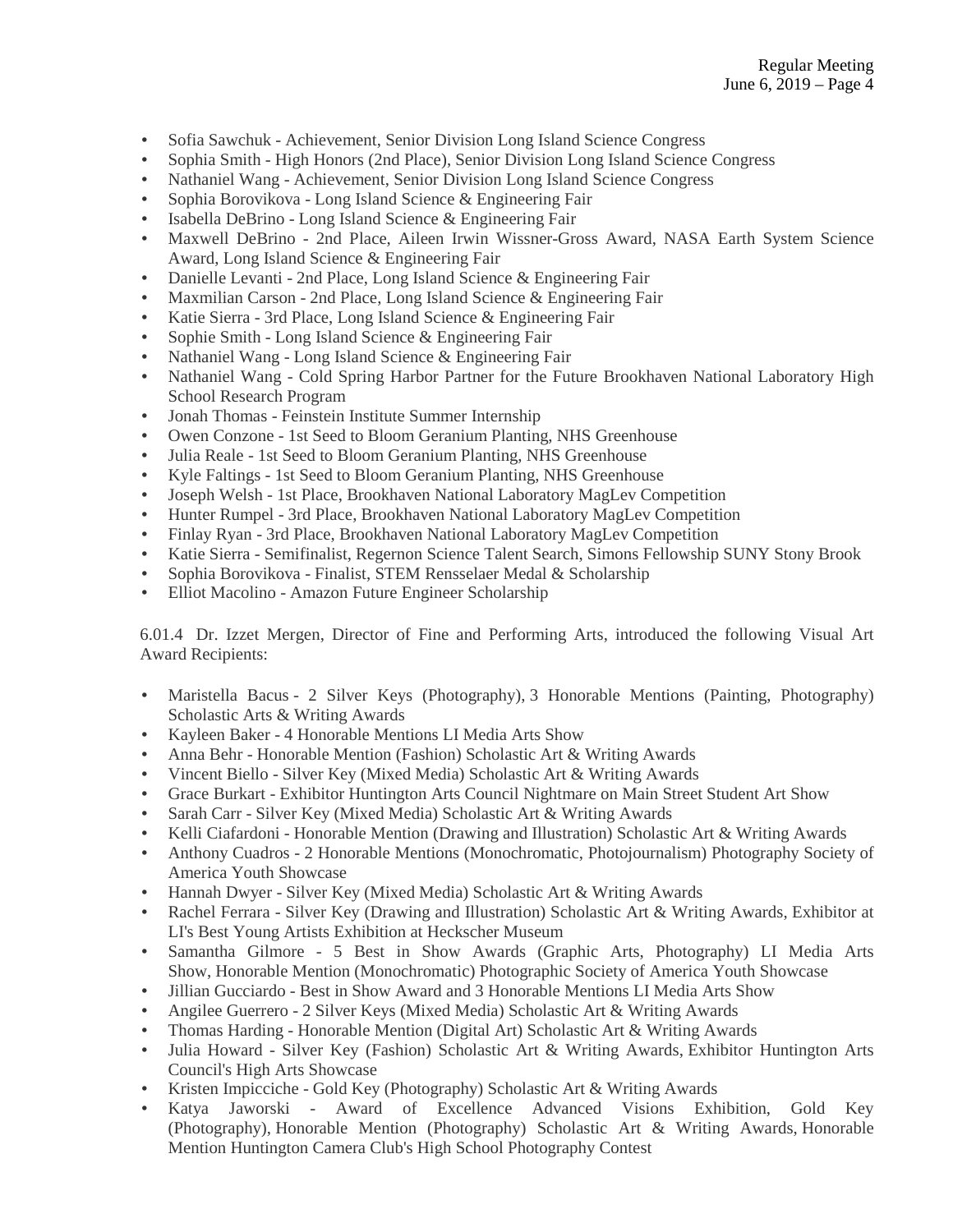- Kelly Johnson Honorable Mention (Drawing and Illustration) Scholastic Art & Writing Awards
- Malia Kaiser Show-Wide Honorable Mention Huntington Arts Council's High Arts Showcase and Silver Key (Photography) and 2 Honorable Mentions (Digital Art, Mixed Media) Scholastic Art & Writing Awards)
- Jack Kaufman Exhibitor Huntington Arts Council's High Arts Showcase
- Juliette LeHenaff National and Regional Gold Key (Photography), 2 Honorable Mentions (Photography) Scholastic Art & Writing Awards
- Juliette Liberatoscioli Exhibitor Huntington Arts Council's Nightmare on Main Street Student Art Show
- Jessica Lyle Exhibitor Huntington Arts Council's Nightmare on Main Street Student Art Show
- Jillian Maffei Silver Key (Fashion) Scholastic Art & Writing Awards
- Erin Malfi Honorable Mention (Drawing and Illustration) Scholastic Art & Writing Awards
- Matthew Marcotrigiano Honorable Mention (Digital Art) Scholastic Art & Writing Awards
- Margaret Marzigliano Silver Key (Photography) and Honorable Mention (Mixed Media) Scholastic Art & Writing Awards
- Emma Mason Honorable Mention (Comic Art) Scholastic Art & Writing Awards
- Sara Maury Best in Show Award LI Media Arts Show
- Meghan Murphy Honorable Mention (Painting) Scholastic Art & Writing Awards
- Alice Nikiforov 2 Best in Show Awards (Graphic Arts) LI Media Arts Show, Award of Excellence Huntington Arts Council's High Arts Showcase and Silver Key (Digital Art) Scholastic Art & Writing Awards
- Emily Offermann Silver Key (Comic Art) Scholastic Art & Writing Awards
- Madalyn Oliver Honorable Mention Huntington Camera Club High School Photography Contest
- Grady O'Neill Gold Key (Photography) and 4 Honorable Mentions (Photography, Jewelry, Sculpture and Fashion) Scholastic Art & Writing Awards
- Maya Rickman 6 Honorable Mentions LI Media Arts Show
- Daniel Rodriguez Gold Key (Fashion) and Honorable Mention (Fashion) Scholastic Art & Writing Awards
- Kristen Roethel Best in Show Award (Graphic Arts) LI Media Arts Show
- Zachary Sackstein Best in Show Award (Photography) LI Media Arts Show
- Sofiya Saykovska 2 Best in Show Awards LI Media Arts Show
- Jillian Sepessy Honorable Mention Huntington Camera Club High School Photography Contest, 2 Honorable Mentions (Photography) Scholastic Art & Writing Awards
- Aidan Sewell Honorable Mention (Photography) Scholastic Art & Writing Awards
- Julianna Shrode Award of Excellence Huntington Arts Council's High Arts Showcase
- Joanna Snider Honorable Mention (Monochromatic) Photographic Society of America Youth Showcase
- Nicole Steiger Suffolk County Film Commission First Exposure Award, Best in Show Award LI Media Arts Show
- Leah Stratigos Honorable Mention (Drawing and Illustration) Scholastic Art & Writing Awards
- Helen Suarino Best in Show Award LI Media Arts Show
- Jessida Torres 2 Best in Show Awards (Graphic Arts) LI Media Arts Show, Silver Key (Photography) Scholastic Art & Writing Awards
- Juliah Triana Exhibitor Huntington Arts Council's Nightmare on Main Street Student Art Show
- Theodore Weber Honorable Mention (Film & Animation) Scholastic Art & Writing Awards
- Addison Westerlind Best in Show Award (Photography) LI Media Arts Show, Honorable Mention Huntington Camera Club's High School Photography Contest
- Shannon Wines Long Island Arts Alliance Scholar Artist Award of Merit, 3rd Place \$200 Scholarship SCALA Scholarship Show, 2 Gold Keys (Drawing and Illustration), 3 Silver Keys (Drawing and Illustration, Fashion, Art Portfolio), 4 Honorable Mentions (Fashion, Art Portfolio) Scholastic Art & Writing Awards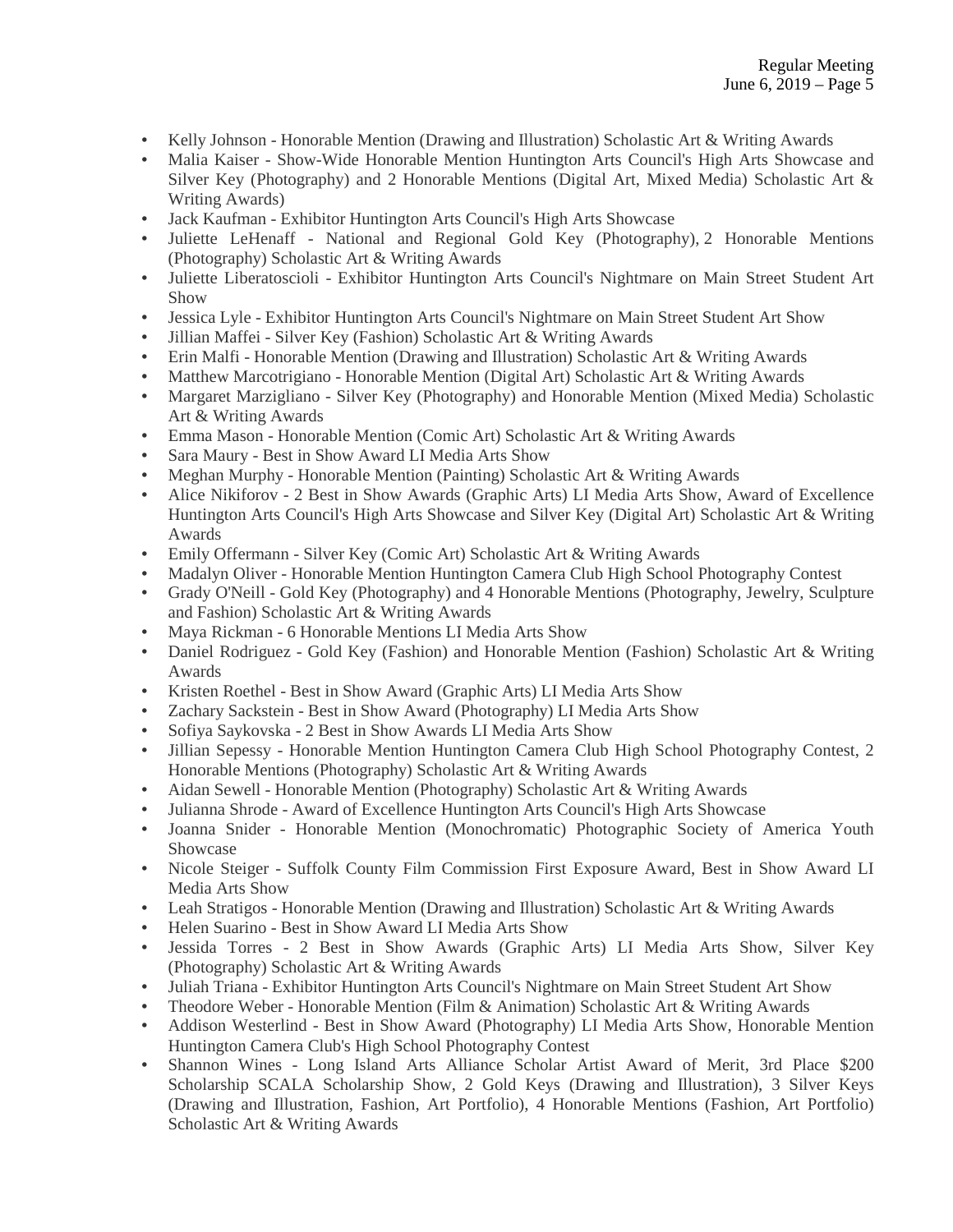- Tamar Yaari \$350 Renzo & Lynette Bianchi Scholarship LI's Best Young Artists Exhibition at Heckscher Museum, Gold Key (Painting), Silver Key (Drawing and Illustration) Scholastic Art & Writing Awards
- Erin Young Silver Key (Digital Art) Scholastic Art & Writing Awards

6.01.3 Ms. Robin Rann, District Chairperson of Mathematics, will introduce the following Mathematics Award Recipients:

## Grade 5

- Gavin Kelly Suffolk County Elementary Math Tournament 2nd Place Winner
- Nicolas Escobar Suffolk County Elementary Math Tournament 8th Place Winner

•

- Grade 6
- Jessica Beitchman Suffolk County Math Teachers Association Course Contest (Level E) School Winner
- Lily Eagan Suffolk County Math teachers Association Course Contest (Level J) School Winner
- William Parker Suffolk County Math Teachers Association Course Contest (Level E) School Winner and 2nd Place Suffolk County
- Petros Skaliniaris Suffolk County Math Teachers Association Course Contest (Level J) School Winner and 5th Place Suffolk County

•

Grade 7

- Chloe Bonomo Suffolk County Math Teachers Association Course Contest (Level II) School Winner
- Patrick Cooney Suffolk County Math Teachers Association Course Contest (Level II) School Winner
- Brendan Fenlon Suffolk County Math Teachers Association Course Contest (Level II) School Winner
- Carter LaCorte Suffolk County Math Teachers Association Course Contest (Level II) School Winner
- Giuliana Masone Bronze Medal Long Island Math Fair (Topic The Golden Ratio)
- Luke Tuthill Suffolk County Math Teachers Association Course Contest (Level II ) School Winner
- Emily Wickard Silver Medal Long Island Math Fair (Topic Infinity)

# Grade 8

- Ozan Demir Suffolk County Math Teachers Association Course Contest (Level I) 5th Place Suffolk County
- Joshua D'Souza American Math Contest 7 School Winner and Honor Roll Mention (scored top 5% nationally), Suffolk County Math Teachers Association Course Contest (Level I) School Winner and 2nd Place Suffolk County
- Anne Mara Bronze Medal Long Island Math Fair (Topic The Number e)
- Zoe Meadows Suffolk County Math Teachers Association Course Contest (Level I) 4th Place Suffolk County
- James Posillico Suffolk County Math Teachers Association Course Contest (Level I) School Winner and 1st Place Suffolk County
- Austin Schuvart American Math Contest 8 School Winner, Suffolk County Math Teachers Association Course Contest (Level I) 3rd Place Suffolk County

# Grade 9

- Olivia Slevin Bronze Medal Long Island Math Fair (Topic Matrices)
- •

Grade 10

- Ryan Bell American Math Contest 10 School Winner
- Camden Burk Suffolk County Math Teachers Association Mathletes Suffolk County High Scorer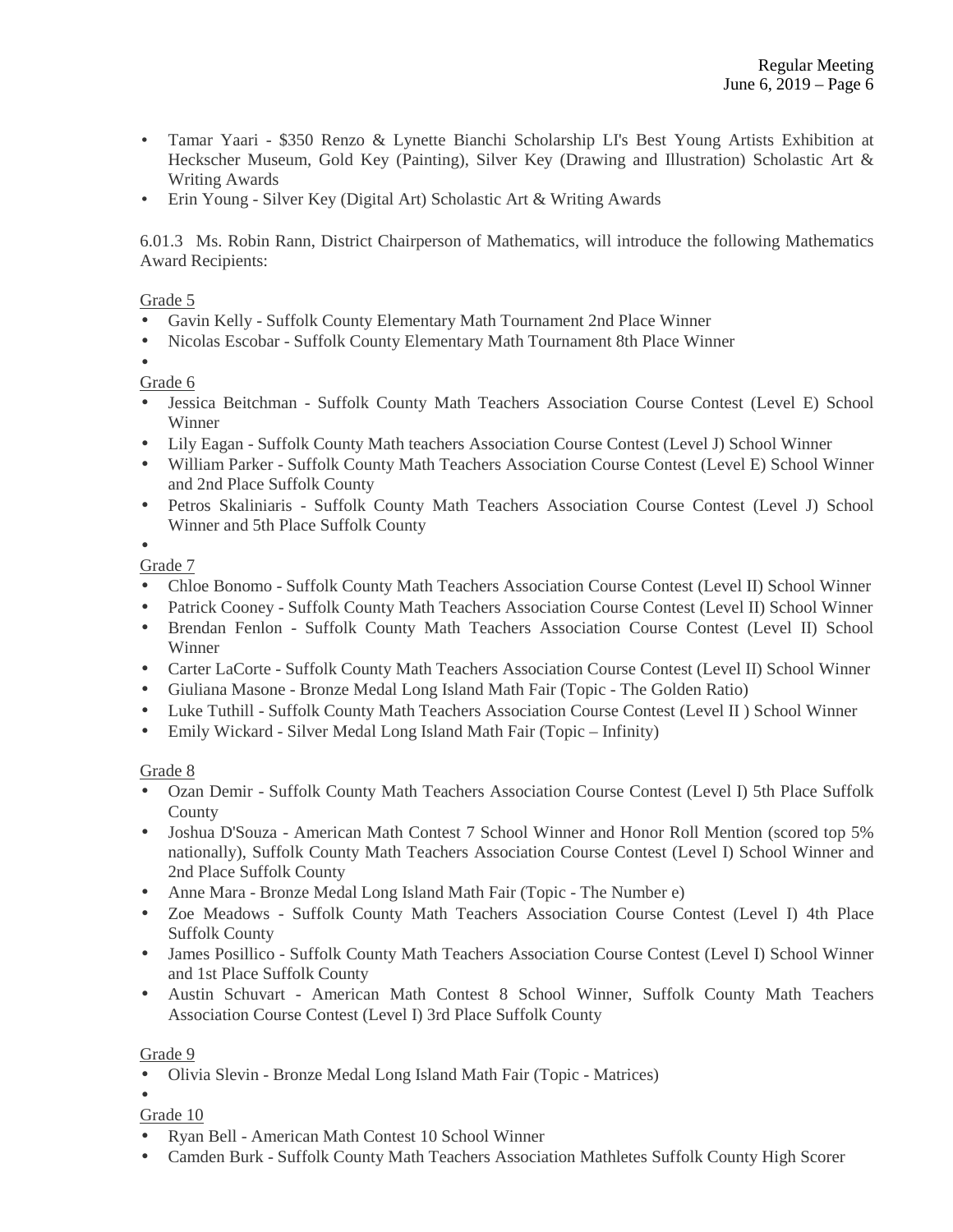- James Connor Silver Medal Long Island Math Fair (Topic Computer Generated Cities), 5th Place Team St. Joseph's College Programming Competition
- Valia Kavrakis Silver Medal Long Island Math Fair (Topic Probability)
- McKenzie Schuvart Bronze Medal Long Island Math Fair (Topic The Mobius Strip)
- Derek Stratton American Math Contest 10 School Winner

### Grade 11

- Sophia Borovikova Silver Medal Long Island Math Fair (Topic Plane Patterns), Rensselaer Medal (\$25,000 Scholarship to Rensselaer Polytechnic Institute)
- Teddy Krantz Gold Medal Long Island Math Fair (Topic Gerrymandering)
- Danielle Levanti Bronze Medal Long Island Math Fair (Topic The Challenges Associated with Modelling Linear)
- Kyle Mitard Gold Medal Long Island Math Fair (Topic How Calculus Makes Thing Easier)
- Kevin Penrose Silver Medal Long Island Math Fair (Topic Code Breaking)

### Grade 12

- Alexia Kaloudis Suffolk County Math Teachers Association Mathletes Suffolk County High Scorer
- Mario Lanzilotta American Math Contest 12 School Winner, 5th Place Team St. Joseph's College Programming Competition
- Elliot Macolino 5th Place Team St. Joseph's College Programming Competition, Amazon Future Engineer Scholarship (\$10,000/year plus Amazon internship)
- Peter Mainetti Suffolk County Math Teachers Association Mathletes Suffolk County High Scorer

Superintendent Banzer stated that there are several high school student athletes competing at the state level. The track team is in Middletown and the girls' lacrosse team is in Cortland. Mr. Banzer congratulated the unified basketball team for making it to the county finals.

Mr. Banzer stated that there will be a joint press conference with the Town of Huntington on June  $10<sup>th</sup>$ regarding LIPA advocacy. Mr. Banzer implored the community to send letters to the elected officials, particular Governor Cuomo.

**7. COMMUNICATIONS** - Please Note: This is the opportunity for persons who had written letters to the Board to speak to the Board regarding the issues raised in their communications. Speakers are asked to keep their comments brief, and to speak no longer than 5 minutes.

There were no communications to the Board requiring Board action.

**8. PUBLIC COMMENT/PARTICIPATION** - Please Note: Community members are invited to share their questions, comments, or concerns with the School Board. When speaking, citizens should state their name and address for the record and limit their presentation to 5 minutes. Where possible, the Board will answer factual questions immediately. A written response may be provided when information is not available. If a response would involve discussion of Board Policy or decisions which might be of interest to citizens not present at the meeting, the Board may place the item on a future meeting agenda.

| <b>Name</b> | Comment                                                                                                                                                                              |
|-------------|--------------------------------------------------------------------------------------------------------------------------------------------------------------------------------------|
| Kristen Ng  | Stated that she had concerns over the parking by Island Kids Early Childhood Center at                                                                                               |
| Parent      | the William J. Brosnan School. Ms. Ng stated that there are several district SUVs parked<br>in the lot which are creating a danger for parents dropping off their children at Island |
|             | Kids.                                                                                                                                                                                |

Mr. Banzer stated that he will look into the parking situation.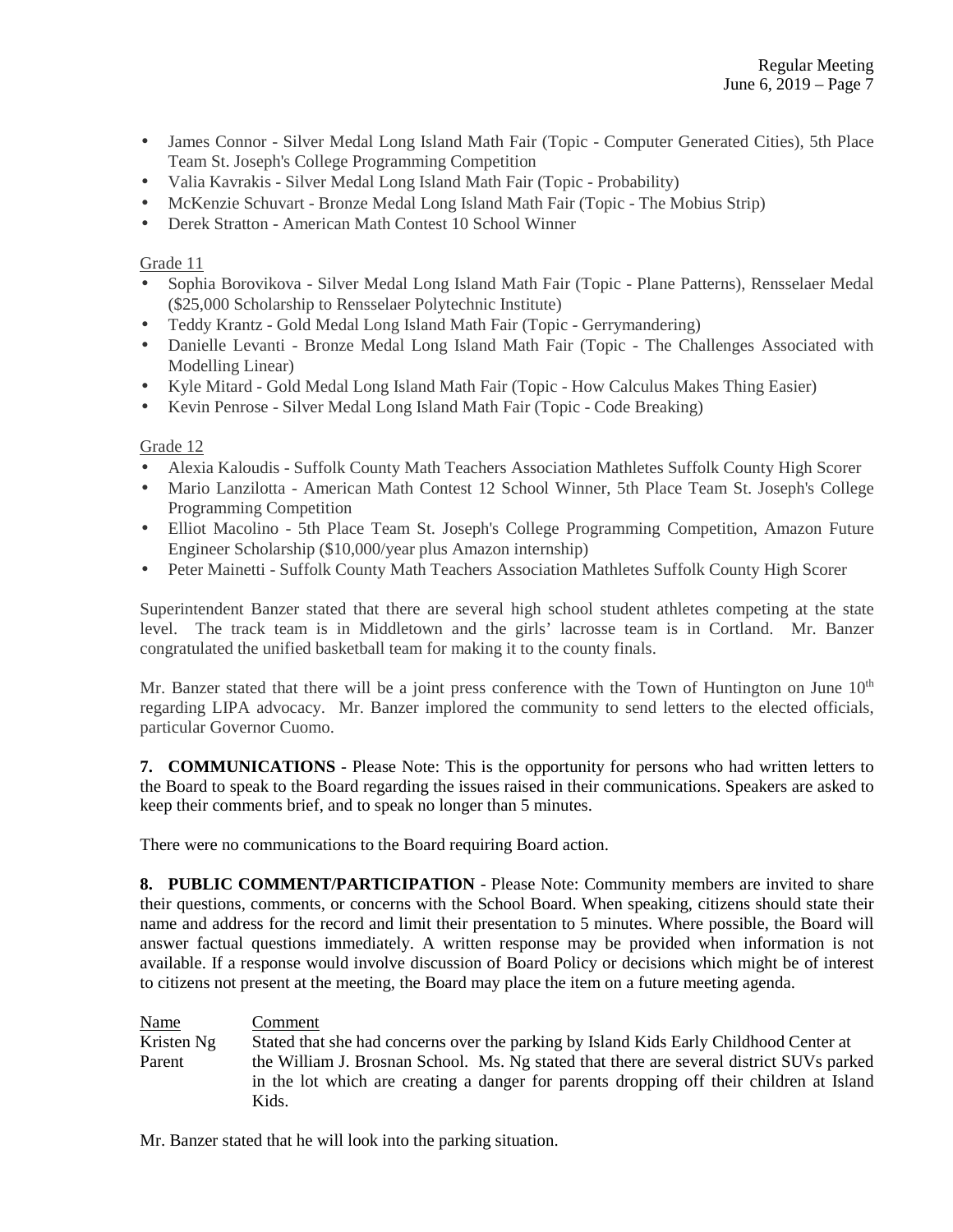#### **9. SPECIAL REPORTS**

#### **10. SUPERINTENDENT'S REPORT, GENERAL - FOR BOARD ACTION**

Action: 10.01 Personnel Actions Report

Recommendation to approve the attached Personnel Actions Report, including Addendum I and Addendum II

Motion by David Stein, second by Donna McNaughton. Final Resolution: Motion Passes Yes: Victoria Buscareno, David Badanes, Lori McCue, Donna McNaughton, Allison C Noonan, Andrew Rapiejko, David Stein

President Rapiejko announced the retirements of Heidi Miles, Teaching Assistant, Joan Visbal, Science Teacher, and Kathy Schildhorn, Registered Nurse.

Action: 10.02 Schedule J - Committee on Special Education Recommendation to approve Schedule J - Committee on Special Education

Motion by David Stein, second by Donna McNaughton. Final Resolution: Motion Passes Yes: Victoria Buscareno, David Badanes, Lori McCue, Donna McNaughton, Allison C Noonan, Andrew Rapiejko, David Stein

Action: 10.03 Annual Reorganization Meeting Date Change Recommendation to approve the following resolution:

"BE IT RESOLVED, that the Board of Education hereby changes the date of the Annual Reorganization Meeting for the 2019-2020 school year to July 15, 2019"

Motion by David Stein, second by Donna McNaughton. Final Resolution: Motion Passes Yes: Victoria Buscareno, David Badanes, Lori McCue, Donna McNaughton, Allison C Noonan, Andrew Rapiejko, David Stein

Action: 10.04 Professional Development Plan Recommendation to approve the 2019-2020 Professional Development Plan Update

Motion by David Stein, second by Donna McNaughton. Final Resolution: Motion Passes Yes: Victoria Buscareno, David Badanes, Lori McCue, Donna McNaughton, Allison C Noonan, Andrew Rapiejko, David Stein

# **11. SUPERINTENDENT'S REPORT, FINANCIAL - FOR BOARD ACTION**

Action: 11.01 BIDS Recommendation to take specified action on the following BIDS:

EDUCATIONAL 11.01.1 AWARD: Refuse & Recycling Collection 11.01.2 AWARD: Musical Instrument Accessories 11.01.3 AWARD: Medical Supplies & Equipment 11.01.4 AWARD: Integrated Pest Management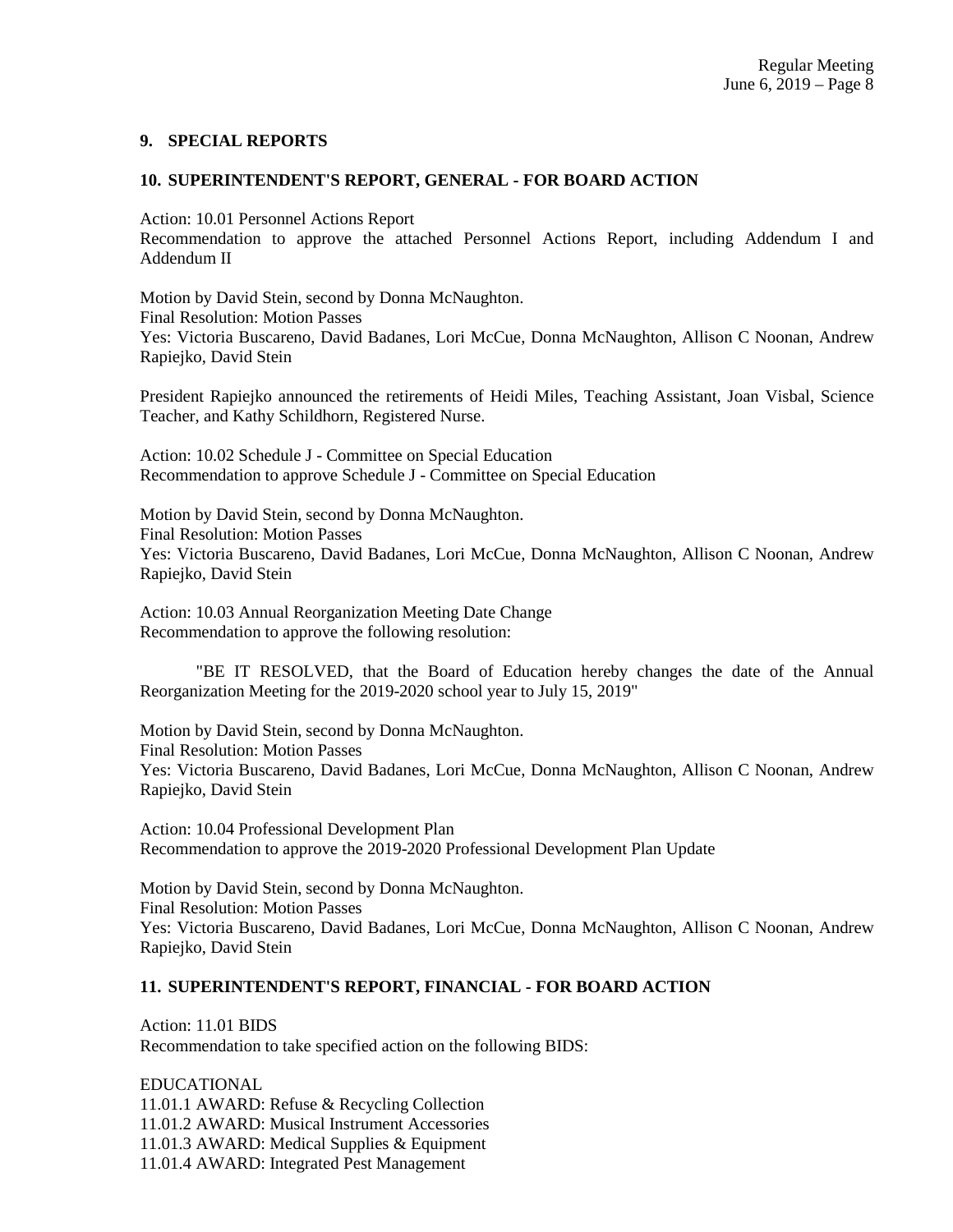11.01.5 AWARD: District-wide Printing 11.01.6 AWARD: Asphalt and Concrete Installation, Maintenance, Repairs and Power Sweep 11.01.7 AWARD: Capital Improvement/Bond Phase III (Bid #19-302C)

Motion by Donna McNaughton, second by Allison C Noonan. Final Resolution: Motion Passes Yes: Victoria Buscareno, David Badanes, Lori McCue, Donna McNaughton, Allison C Noonan, Andrew Rapiejko, David Stein

Action: 11.02 Paraco Gas Co. Recommendation to renew the contract for Bid #16-120, Propane Fuel for Buses to Paraco Gas Co. for the 2019-2020 school year at the current monthly Terminal Rack Price plus .65 cents/gallon

Motion by Donna McNaughton, second by Allison C Noonan. Final Resolution: Motion Passes Yes: Victoria Buscareno, David Badanes, Lori McCue, Donna McNaughton, Allison C Noonan, Andrew Rapiejko, David Stein

Action: 11.03 Bellerose Avenue PTA Donation Recommendation to approve the following resolution:

"RESOLVED, that the Board of Education accept the donation of a Tower Garden (indoor planting system) with accessories, valued at \$1,100 from the Bellerose Avenue Parent-Teacher Association that will allow students to learn how to use aeroponics to grow fruits and vegetables in small space indoors."

Motion by Donna McNaughton, second by Allison C Noonan. Final Resolution: Motion Passes Yes: Victoria Buscareno, David Badanes, Lori McCue, Donna McNaughton, Allison C Noonan, Andrew Rapiejko, David Stein

Action: 11.04 Urban Studies Field Trip Donation Recommendation to approve the following resolution:

"BE IT RESOLVED, that the Board of Education hereby gratefully accepts a donation of \$195 from Northport-East Northport residents for the purpose of covering the cost of transportation for the Northport High School Urban Studies class field trips on April 11, 2019, and increase the 2018-2019 budget code A2110.4161.30.2903 by \$195 for this purpose.

BE IT RESOLVED, that the Board of Education hereby approves an increase in the revenue code A2705 of the 2018-2019 budget by \$195 with the understanding that this increase in revenue is the result of donations from Northport-East Northport residents."

Motion by Donna McNaughton, second by Allison C Noonan. Final Resolution: Motion Passes Yes: Victoria Buscareno, David Badanes, Lori McCue, Donna McNaughton, Allison C Noonan, Andrew Rapiejko, David Stein

Action: 11.05 Scholarship Donations Recommendation to approve the following resolution:

"RESOLVED, that the Board of Education accepts the following donations: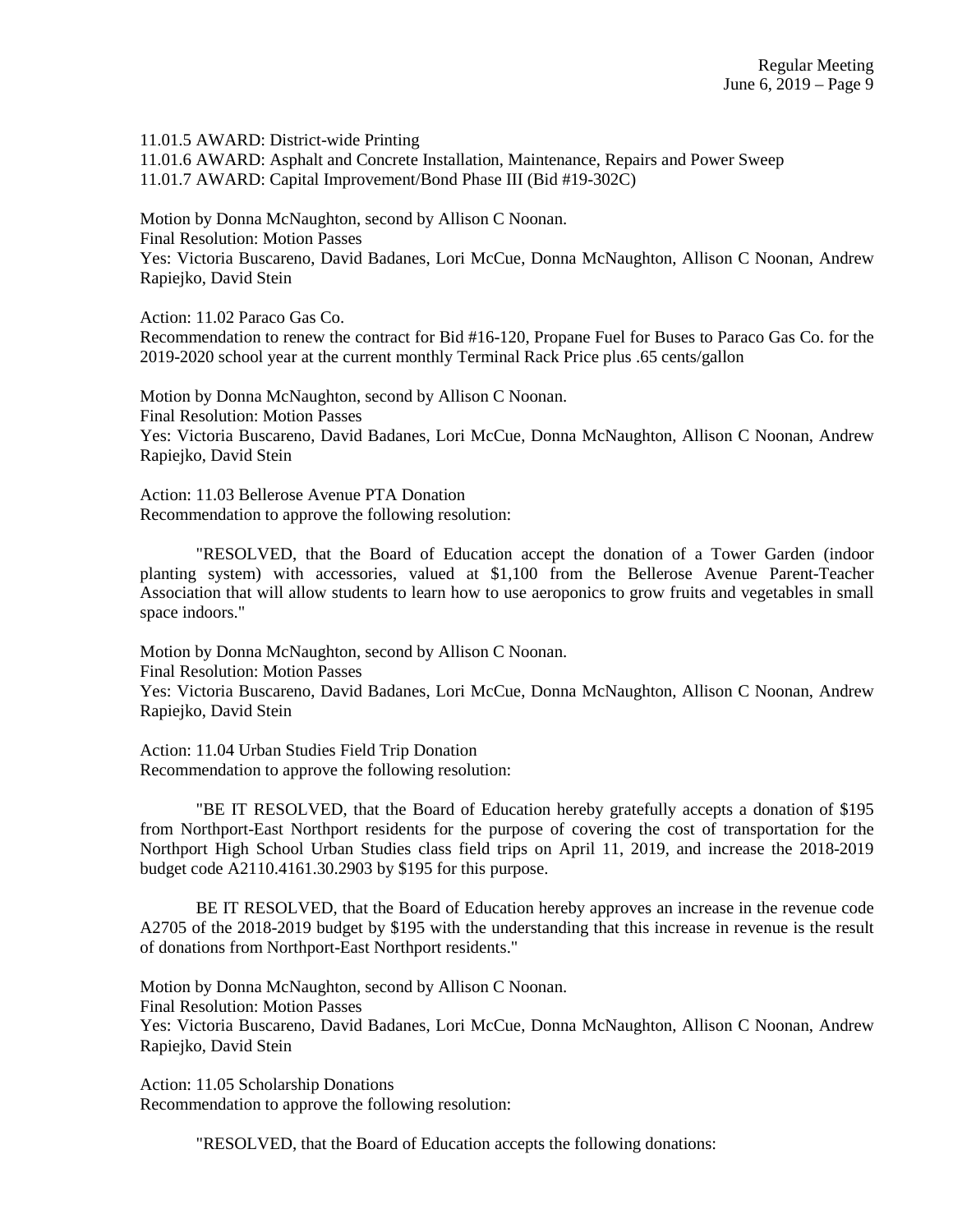\$100 from Northport Community Band to the Robert Krueger Scholarship \$100 from Long Island Summer Music Workshop to the Robert Krueger Scholarship \$100 from Camilo Sierra to the Michael C. Kaufmann Scholarship

RESOLVED, that the Board of Education accepts the following donations from the Faculty Recital Fundraiser:

\$70 to the Michael C. Kaufmann Scholarship \$40 to the Garland Butts Scholarship \$45 to the Dora Clarke Scholarship \$25 to the Robert Padgett Scholarship \$60 to the James Cassara Scholarship"

Motion by Donna McNaughton, second by Allison C Noonan. Final Resolution: Motion Passes Yes: Victoria Buscareno, David Badanes, Lori McCue, Donna McNaughton, Allison C Noonan, Andrew Rapiejko, David Stein

Action: 11.06 Stop & Shop A+ School Rewards Program - Norwood Avenue Elementary School Recommendation to approve the following resolution:

"RESOLVED, that the Board of Education accept the donation of \$517.37 toward the purchase of classroom supplies for Norwood Avenue Elementary School and increase the 2019-2020 budget code A2110.5030.14.0200 by \$517.37 for this purpose.

RESOLVED, that the Board of Education hereby approves an increase in the revenue code A2705 of the 2019-2020 budget by \$517.37 with the understanding that this increase in revenue is the result of the Norwood Avenue Elementary School participation in the Stop and Shop A+ School Rewards Program"

Motion by Donna McNaughton, second by Allison C Noonan. Final Resolution: Motion Passes Yes: Victoria Buscareno, David Badanes, Lori McCue, Donna McNaughton, Allison C Noonan, Andrew Rapiejko, David Stein

Action: 11.07 Paul Mirabella Memorial Guitar Scholarship Fund Donation Recommendation to approve the following resolution:

"RESOLVED, that the Board of Education accept a donation of \$500 from Carol and Bill Mirabella to the Paul Mirabella Memorial Guitar Scholarship Fund"

Motion by Donna McNaughton, second by Allison C Noonan. Final Resolution: Motion Passes Yes: Victoria Buscareno, David Badanes, Lori McCue, Donna McNaughton, Allison C Noonan, Andrew Rapiejko, David Stein

Action: 11.08 Ocean Avenue Field Trip Donation Recommendation to approve the following resolution:

"BE IT RESOLVED, that the Board of Education hereby gratefully accepts a donation of \$2,802.15 from Northport-East Northport residents for the purpose of covering the cost of two Ocean Avenue Elementary School 5th Grade field trips (\$659.95 for Sunken Meadow trip on June 12, 2019 and \$2,142.20 for the Sunken Forest, Fire Island trip on June 18, 2019), and increase the 2018-2019 budget code A2060.4900.00.2805 by \$2,802.15 for these purposes.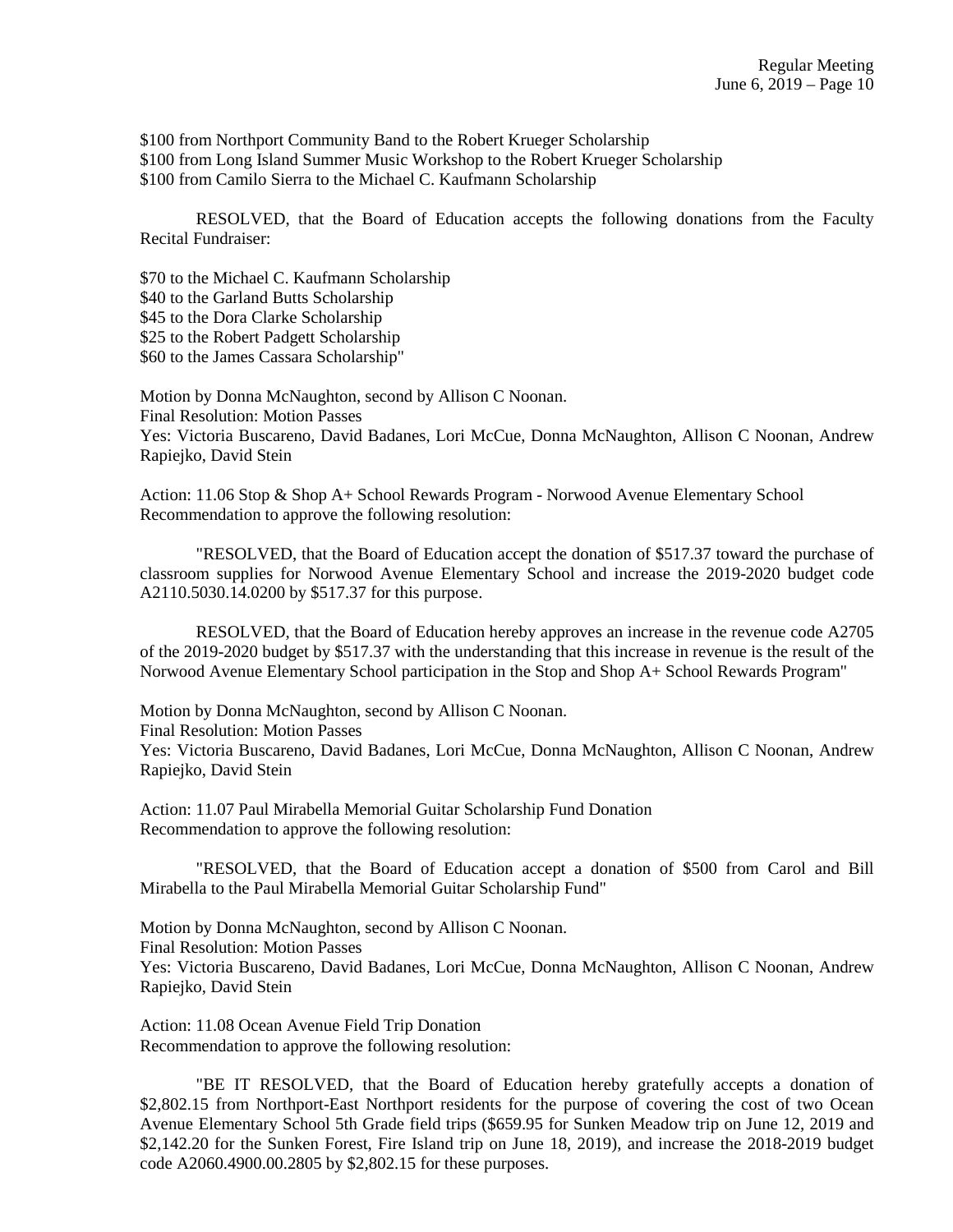BE IT RESOLVED, that the Board of Education hereby approves an increase in the revenue code A2705 of the 2018-2019 budget by \$2,802.15 with the understanding that this increase in revenue is the result of donations from Northport-East Northport residents."

Motion by Donna McNaughton, second by Allison C Noonan. Final Resolution: Motion Passes Yes: Victoria Buscareno, David Badanes, Lori McCue, Donna McNaughton, Allison C Noonan, Andrew Rapiejko, David Stein

Action: 11.09 Northport High School PTSA Donation Recommendation to approve the following resolution:

"RESOLVED, that the Board of Education accept the donation of \$1,000 from the Northport High School PTSA to be used for the purpose of offsetting the cost of a sound system for the high school commons, and increase the 2019-2020 budget codes A1621.4010.30.7803 by \$1,000 for this purpose.

RESOLVED, that the Board of Education hereby approves an increase in the revenue code A2705 of the 2019-2020 budget by \$1,000 with the understanding that this increase in revenue is the result of a donation from Northport High School PTSA."

Motion by Donna McNaughton, second by Allison C Noonan. Final Resolution: Motion Passes Yes: Victoria Buscareno, David Badanes, Lori McCue, Donna McNaughton, Allison C Noonan, Andrew Rapiejko, David Stein

Action: 11.10 Suffolk Association of School Business Officials Scholarship Recommendation to approve the following resolution:

"RESOLVED, that the Board of Education accept the donation of \$500 to provide a \$500 scholarship to a deserving 2019 Northport High School business student graduate"

Motion by Donna McNaughton, second by Allison C Noonan. Final Resolution: Motion Passes Yes: Victoria Buscareno, David Badanes, Lori McCue, Donna McNaughton, Allison C Noonan, Andrew Rapiejko, David Stein

Action: 11.11 Stop & Shop A+ School Rewards Program - Ocean Avenue Elementary School Recommendation to approve the following resolution:

"RESOLVED, that the Board of Education accept the donation of \$718.66 toward the purchase of classroom supplies for Norwood Avenue Elementary School and increase the 2019-2020 budget code A2110.5030.15.0200 by \$718.66 for this purpose

RESOLVED, that the Board of Education hereby approves an increase in the revenue code A2705 of the 2019-2020 budget by \$718.66 with the understanding that this increase in revenue is the result of the Norwood Avenue Elementary School participation in the Stop and Shop A+ School Rewards Program."

Motion by Donna McNaughton, second by Allison C Noonan.

Final Resolution: Motion Passes

Yes: Victoria Buscareno, David Badanes, Lori McCue, Donna McNaughton, Allison C Noonan, Andrew Rapiejko, David Stein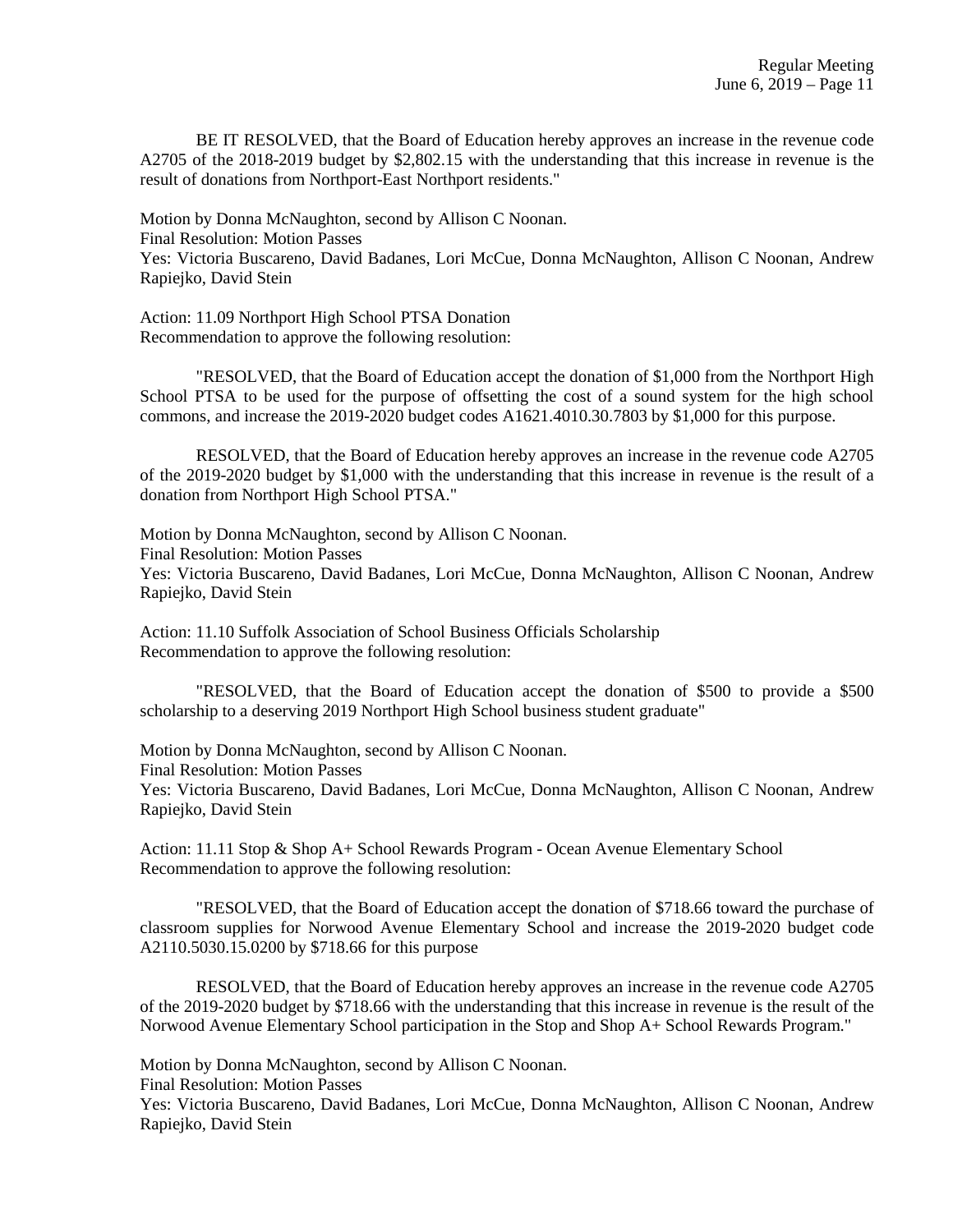Action: 11.12 Health Services Contracts

Recommendation to authorize the Board President to sign contracts with the following school districts to provide health services for Northport-East Northport students attending school in that district during the 2018-2019 school year:

11.03.1 Brentwood Union Free School District, two (2) students attending MDQ Academy for 14 weeks  $@$  \$198.16 = \$396.32

Motion by Donna McNaughton, second by Allison C Noonan. Final Resolution: Motion Passes Yes: Victoria Buscareno, David Badanes, Lori McCue, Donna McNaughton, Allison C Noonan, Andrew Rapiejko, David Stein

Action: 11.13 Town of Huntington

Recommendation to approve a Hold Harmless and Indemnification Agreement between the Town of Huntington and the Northport-East Northport Union Free School District

Motion by Donna McNaughton, second by Allison C Noonan. Final Resolution: Motion Passes Yes: Victoria Buscareno, David Badanes, Lori McCue, Donna McNaughton, Allison C Noonan, Andrew Rapiejko, David Stein

Action: 11.14 Music Theatre International

Recommendation to approve a Production Contract for Seussical Kids between the Northport-East Northport Union Free School District and Music Theatre International (NAS)

Motion by Donna McNaughton, second by Allison C Noonan. Final Resolution: Motion Passes Yes: Victoria Buscareno, David Badanes, Lori McCue, Donna McNaughton, Allison C Noonan, Andrew Rapiejko, David Stein

Action: 11.15 Larkfield Manor Recommendation to approve a Rider to Agreement between the Board of Education of the Northport-East Northport Union Free School District and Larkfield Manor (ENMS)

Motion by Donna McNaughton, second by Allison C Noonan. Final Resolution: Motion Passes Yes: Victoria Buscareno, David Badanes, Lori McCue, Donna McNaughton, Allison C Noonan, Andrew Rapiejko, David Stein

Action: 11.16 Munistat Services Inc.

Recommendation to approve a Municipal Advisor Services Agreement between the Northport-East Northport Union Free School District and Munistat Services, Inc. for services related to the issuance of the District's long term and short term debt, and the preparation and filing of the District's Statement of Financial and Operating Information

Motion by Donna McNaughton, second by Allison C Noonan. Final Resolution: Motion Passes Yes: Victoria Buscareno, David Badanes, Lori McCue, Donna McNaughton, Allison C Noonan, Andrew Rapiejko, David Stein

Action: 11.17 Approval of Capital Reserve Referendum Recommendation to approve the following resolution: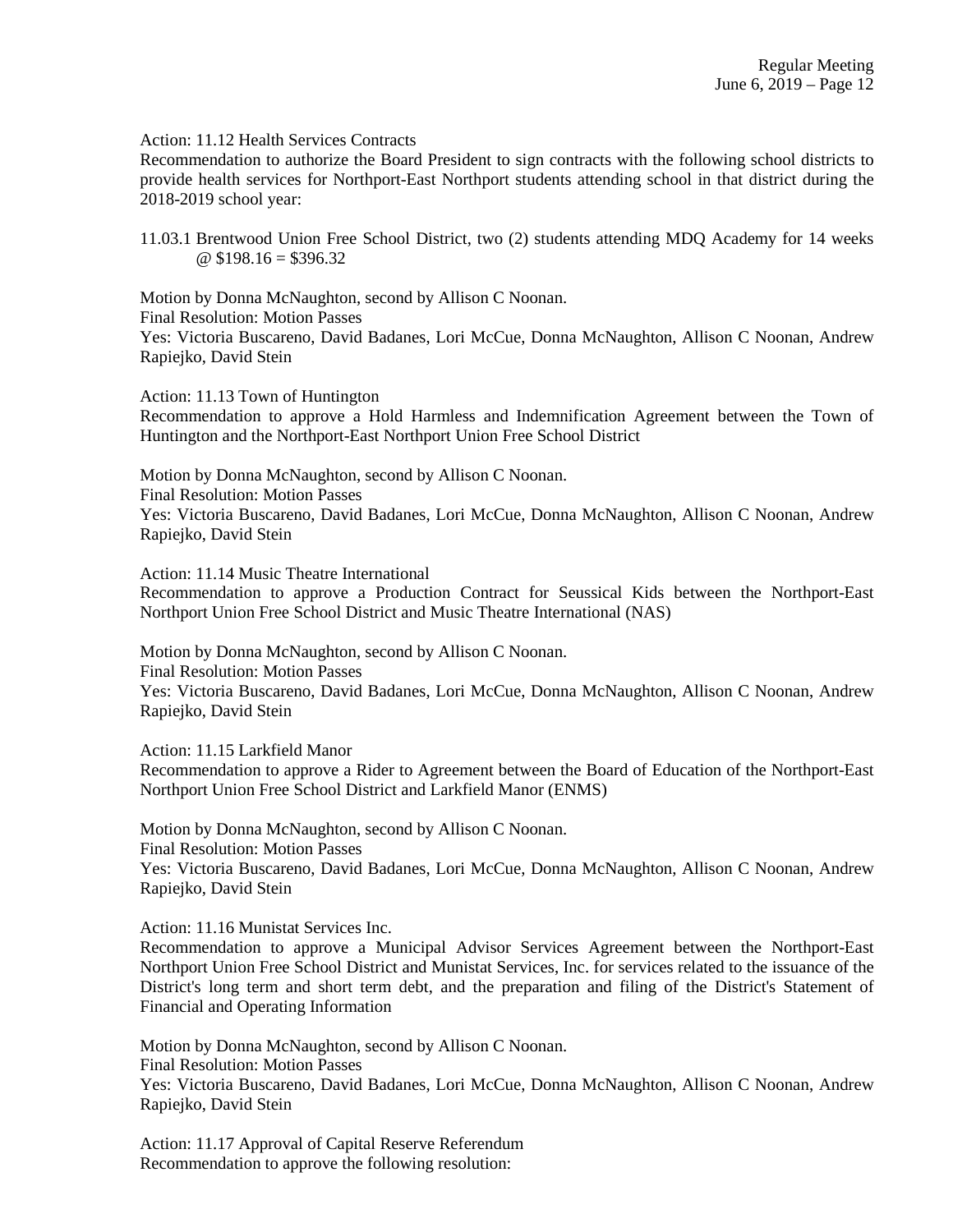"BE IT RESOLVED, that in accordance with 2019-2020 Proposition No. 2 requesting public approval to expend \$1,800,000 from the 2008 Capital Reserve Fund and the 2012 Capital Reserve Fund, the Board of Education approve an increase in the 2018-2019 budget code A9950.9002.00.8300 by \$1,800,000 for the purpose of transferring \$1,800,000 from the General Fund 2008 Capital Reserve Fund and the General Fund 2012 Capital Reserve Fund to the Capital Fund."

Motion by Donna McNaughton, second by Allison C Noonan.

Final Resolution: Motion Passes

Yes: Victoria Buscareno, David Badanes, Lori McCue, Donna McNaughton, Allison C Noonan, Andrew Rapiejko, David Stein

Action: 11.18 Breakfast Program Exemption

Recommendation to approve a request to the State for an exemption from the requirement of a breakfast program. (Attached is the result of a survey authorized by the Board of Education on January 10, 2019)

Motion by Donna McNaughton, second by Allison C Noonan.

Final Resolution: Motion Passes

Yes: Victoria Buscareno, David Badanes, Lori McCue, Donna McNaughton, Allison C Noonan, Andrew Rapiejko, David Stein

Action: 11.19 Amendment to Intermunicipal Agreement with Commack UFSD Recommendation to approve an Amendment to Intermunicipal Agreement between the Northport-East Northport Union Free School District and the Board of Education of the Commack Union Free School **District** 

Motion by Donna McNaughton, second by Allison C Noonan. Final Resolution: Motion Passes Yes: Victoria Buscareno, David Badanes, Lori McCue, Donna McNaughton, Allison C Noonan, Andrew Rapiejko, David Stein

Action: 11.20 Western Suffolk BOCES Initial AS-7 Recommendation to approve the Western Suffolk BOCES initial AS-7 for the 2019-2020 school year

Motion by Donna McNaughton, second by Allison C Noonan. Final Resolution: Motion Passes Yes: Victoria Buscareno, David Badanes, Lori McCue, Donna McNaughton, Allison C Noonan, Andrew Rapiejko, David Stein

Action: 11.21 Island Kids Early Childhood Center Recommendation to approve a 2019-2020 Agreement between the Northport-East Northport Union Free School District and Island Kids Early Childhood Center for Universal Pre-Kindergarten Program

Motion by Donna McNaughton, second by Allison C Noonan. Final Resolution: Motion Passes Yes: Victoria Buscareno, David Badanes, Lori McCue, Donna McNaughton, Allison C Noonan, Andrew Rapiejko, David Stein

Action: 11.22 Kiddie Care Early Learning Center Recommendation to approve a 2019-2020 Agreement between the Northport-East Northport Union Free School District and Kiddie Care Early Learning Center for Universal Pre-Kindergarten Program

Motion by Donna McNaughton, second by Allison C Noonan.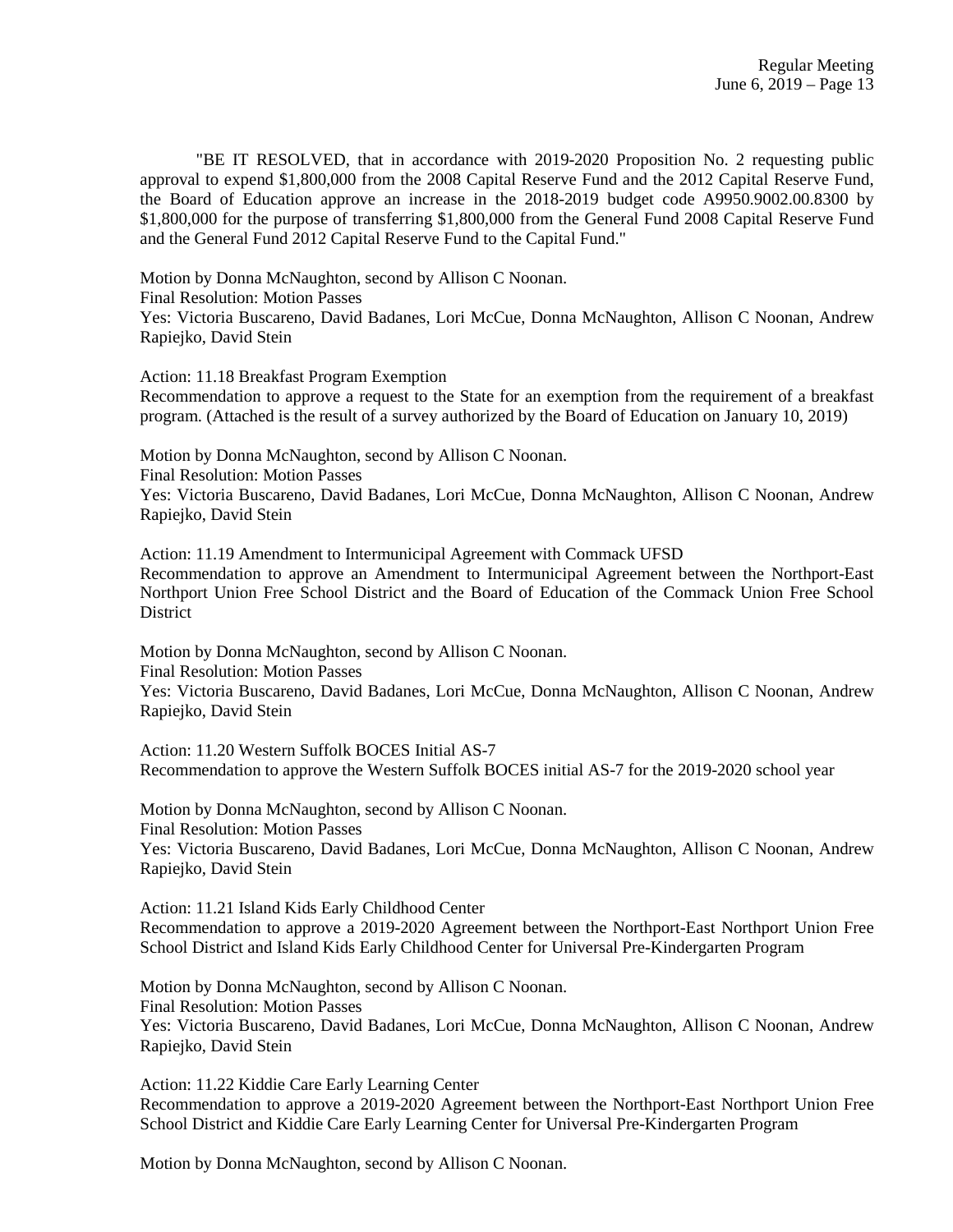Final Resolution: Motion Passes Yes: Victoria Buscareno, David Badanes, Lori McCue, Donna McNaughton, Allison C Noonan, Andrew Rapiejko, David Stein

Action: 11.23 Little Lights Preschool Recommendation to approve a 2019-2020 Agreement between the Northport-East Northport Union Free School District and Little Lights Preschool for Universal Pre-Kindergarten Program

Motion by Donna McNaughton, second by Allison C Noonan. Final Resolution: Motion Passes Yes: Victoria Buscareno, David Badanes, Lori McCue, Donna McNaughton, Allison C Noonan, Andrew Rapiejko, David Stein

Action: 11.24 Humpty Dumpty Day Nursery Recommendation to approve a 2019-2020 Agreement between the Northport-East Northport Union Free School District and Humpty Dumpty Day Nursery for Universal Pre-Kindergarten Program

Motion by Donna McNaughton, second by Allison C Noonan. Final Resolution: Motion Passes Yes: Victoria Buscareno, David Badanes, Lori McCue, Donna McNaughton, Allison C Noonan, Andrew Rapiejko, David Stein

Action: 11.25 The Learning Experience

Recommendation to approve 2019-2020 Agreements between the Northport-East Northport Union Free School District and The Learning Experience for Universal Pre-Kindergarten Program (Northport and East Northport Locations)

Motion by Donna McNaughton, second by Allison C Noonan. Final Resolution: Motion Passes Yes: Victoria Buscareno, David Badanes, Lori McCue, Donna McNaughton, Allison C Noonan, Andrew Rapiejko, David Stein

Action: 11.26 Pumpkin Patch

Recommendation to approve a 2019-2020 Agreement between the Northport-East Northport Union Free School District and Pumpkin Patch for Universal Pre-Kindergarten Program

Motion by Donna McNaughton, second by Allison C Noonan. Final Resolution: Motion Passes Yes: Victoria Buscareno, David Badanes, Lori McCue, Donna McNaughton, Allison C Noonan, Andrew Rapiejko, David Stein

Action: 11.27 Northport Nursery School Recommendation to approve a 2019-2020 Agreement between the Northport-East Northport Union Free School District and Northport Nursery School for Universal Pre-Kindergarten Program

Motion by Donna McNaughton, second by Allison C Noonan. Final Resolution: Motion Passes Yes: Victoria Buscareno, David Badanes, Lori McCue, Donna McNaughton, Allison C Noonan, Andrew Rapiejko, David Stein

Action: 11.28 Commack Union Free School District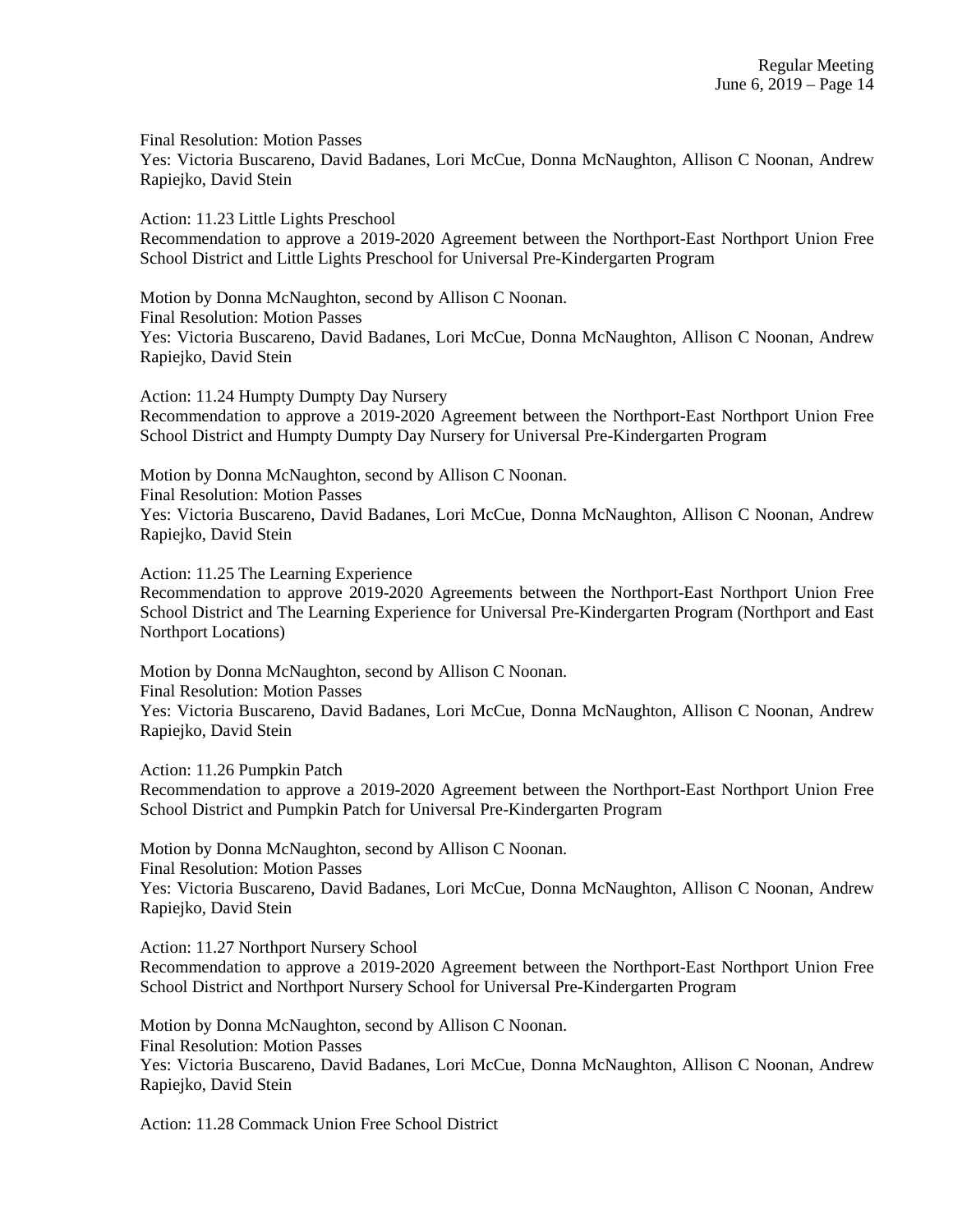Recommendation to approve a Tuition Contract for Special Education Services (July 1, 2019 - August 30, 2019) between the Board of Education of the Commack Union Free School District and the Board of Education of the Northport-East Northport Union Free School District (Spec. Ed.)

Motion by Donna McNaughton, second by Allison C Noonan. Final Resolution: Motion Passes Yes: Victoria Buscareno, David Badanes, Lori McCue, Donna McNaughton, Allison C Noonan, Andrew Rapiejko, David Stein

Action: 11.29 Health Source Group Inc.

Recommendation to approve a 2018-2019 Agreement between the Northport-East Northport Union Free School District and Health Source Group, Inc. for skilled nurse staffing services (Spec. Ed.)

Motion by Donna McNaughton, second by Allison C Noonan. Final Resolution: Motion Passes Yes: Victoria Buscareno, David Badanes, Lori McCue, Donna McNaughton, Allison C Noonan, Andrew Rapiejko, David Stein

Action: 11.30 Bilinguals d/b/a Achieve Beyond Recommendation to approve a 2019-2020 Agreement between the Northport-East Northport Union Free School District and Bilinguals d/b/a Achieve Beyond for IEP related services (Spec. Ed.)

Motion by Donna McNaughton, second by Allison C Noonan. Final Resolution: Motion Passes Yes: Victoria Buscareno, David Badanes, Lori McCue, Donna McNaughton, Allison C Noonan, Andrew Rapiejko, David Stein

Action: 11.31 Hilary Gomes, Ph.D., ABPDN

Recommendation to approve an Agreement (April 1, 2019 - June 30, 2019) between the Northport-East Northport Union Free School District and Hilary Gomes, Ph.D., ABPDN for neuropsychological evaluation services (Spec. Ed.)

Motion by Donna McNaughton, second by Allison C Noonan. Final Resolution: Motion Passes

Yes: Victoria Buscareno, David Badanes, Lori McCue, Donna McNaughton, Allison C Noonan, Andrew Rapiejko, David Stein

Action: 11.32 Licensed Applied Behavior Analyst Group d/b/a Autism Behavior Consulting Recommendation to approve a 2019-2020 Agreement between the Northport-East Northport Union Free School District and Licensed Applied Behavior Analyst Group  $d/b/a$  Autism Behavior Consulting for IEP related services (Spec. Ed.)

Motion by Donna McNaughton, second by Allison C Noonan. Final Resolution: Motion Passes Yes: Victoria Buscareno, David Badanes, Lori McCue, Donna McNaughton, Allison C Noonan, Andrew Rapiejko, David Stein

Action: 11.33 Syosset Home Tutoring, Inc. Recommendation to approve a 2019-2020 Agreement between the Northport-East Northport Union Free School District and Syosset Home Tutoring, Inc. for academic tutoring (Spec. Ed.)

Motion by Donna McNaughton, second by Allison C Noonan. Final Resolution: Motion Passes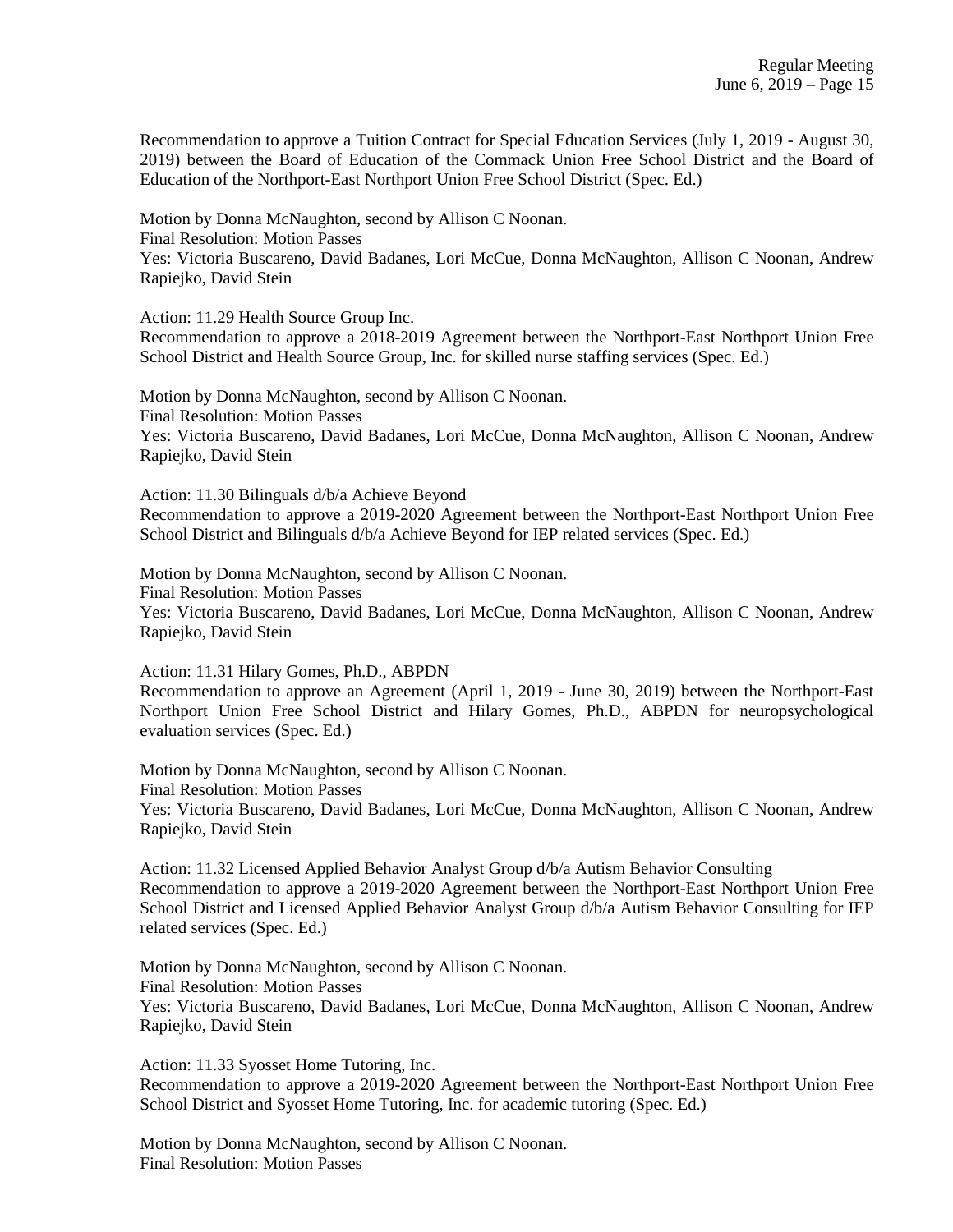Yes: Victoria Buscareno, David Badanes, Lori McCue, Donna McNaughton, Allison C Noonan, Andrew Rapiejko, David Stein

Action: 11.34 Mill Neck Interpreter Service Recommendation to approve a 2019-2020 Agreement between the Northport-East Northport Union Free School District and Mill Neck Interpreter Service for sign language interpreter services (Spec. Ed.)

Motion by Donna McNaughton, second by Allison C Noonan. Final Resolution: Motion Passes Yes: Victoria Buscareno, David Badanes, Lori McCue, Donna McNaughton, Allison C Noonan, Andrew Rapiejko, David Stein

Action: 11.35 Long Island Developmental Consulting, Inc. Recommendation to approve a 2019-2020 Agreement between the Northport-East Northport Union Free School District and Long Island Developmental Consulting, Inc. for IEP related services (Spec. Ed.)

Motion by Donna McNaughton, second by Allison C Noonan. Final Resolution: Motion Passes Yes: Victoria Buscareno, David Badanes, Lori McCue, Donna McNaughton, Allison C Noonan, Andrew Rapiejko, David Stein

Action: 11.36 St. James Tutoring, Inc.

Recommendation to approve a 2019-2020 Agreement between the Northport-East Northport Union Free School District and St. James Tutoring, Inc. for academic tutoring (Spec. Ed.)

Motion by Donna McNaughton, second by Allison C Noonan. Final Resolution: Motion Passes Yes: Victoria Buscareno, David Badanes, Lori McCue, Donna McNaughton, Allison C Noonan, Andrew Rapiejko, David Stein

Action: 11.37 Claims Auditor's Report

Recommendation to approve the Claims Auditor's Reports for Warrants and Schedule of Claims for payments dated:

April 5, 2019 (Payroll Trust & Agency Warrant), April 15, 2019 (Accounts Payable Warrant), April 18, 2019 (Payroll Trust & Agency Warrant), April 30, 2019 (Accounts Payable Warrant), April 2019 (Claims Audit Report)

Motion by Donna McNaughton, second by Allison C Noonan.

Final Resolution: Motion Passes

Yes: Victoria Buscareno, David Badanes, Lori McCue, Donna McNaughton, Allison C Noonan, Andrew Rapiejko, David Stein

Action: 11.38 Claims Auditor's Report - Payroll Audit Recommendation to approve the Claim's Auditor's Report - Payroll Audit for the Payroll Distribution/Audit dated April 5, 2019 (Dickinson Avenue Elementary School)

Motion by Donna McNaughton, second by Allison C Noonan.

Final Resolution: Motion Passes

Yes: Victoria Buscareno, David Badanes, Lori McCue, Donna McNaughton, Allison C Noonan, Andrew Rapiejko, David Stein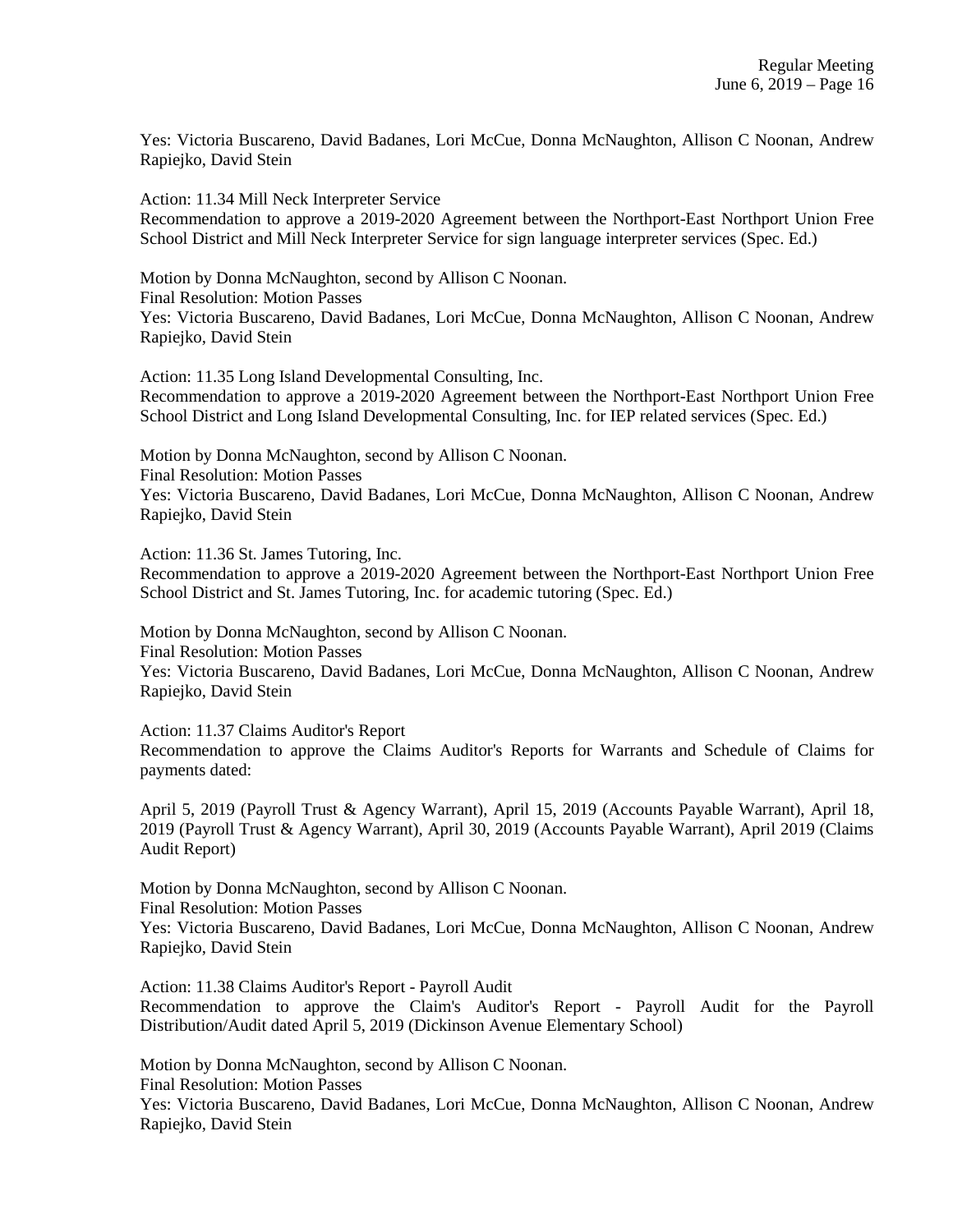Action: 11.39 Treasurer's Report and Monthly Summary of Receipts and Disbursements Recommendation to approve Treasurer's Report and Monthly Summary of Receipts and Disbursements:

11.39.1 Treasurer's Report for the period March 1, 2019 through March 31, 2019 11.39.2 Monthly Summary of Receipts and Disbursements for March 2019

Motion by Donna McNaughton, second by Allison C Noonan. Final Resolution: Motion Passes Yes: Victoria Buscareno, David Badanes, Lori McCue, Donna McNaughton, Allison C Noonan, Andrew Rapiejko, David Stein

Action: 11.40 Schedule of Investments Recommendation to approve the Schedule of Investments:

11.40.1 Schedule of Investments as of March 31, 2019

Motion by Donna McNaughton, second by Allison C Noonan. Final Resolution: Motion Passes Yes: Victoria Buscareno, David Badanes, Lori McCue, Donna McNaughton, Allison C Noonan, Andrew Rapiejko, David Stein

Action: 11.41 Collateral Schedule Recommendation to approve the Collateral Schedule:

11.41.1 Collateral Schedule as of March 31, 2019

Motion by Donna McNaughton, second by Allison C Noonan. Final Resolution: Motion Passes Yes: Victoria Buscareno, David Badanes, Lori McCue, Donna McNaughton, Allison C Noonan, Andrew Rapiejko, David Stein

Action: 11.42 Bank Reconciliation Report Recommendation to approve the Bank Reconciliation Report:

11.42.1 Bank Reconciliation Report for the Month Ended March 31, 2019

Motion by Donna McNaughton, second by Allison C Noonan. Final Resolution: Motion Passes Yes: Victoria Buscareno, David Badanes, Lori McCue, Donna McNaughton, Allison C Noonan, Andrew Rapiejko, David Stein

Action: 11.43 General Fund Projected Cash Flow Statement Recommendation to approve the General Fund Projected Cash Flow Statement:

11.43.1 General Fund Projected Cash Flow Statement for the year ending 2018-2019, Actual Data July 1, 2018 - March 31, 2019, Estimated Data April 1, 2019 - June 30, 2019

Motion by Donna McNaughton, second by Allison C Noonan.

Final Resolution: Motion Passes

Yes: Victoria Buscareno, David Badanes, Lori McCue, Donna McNaughton, Allison C Noonan, Andrew Rapiejko, David Stein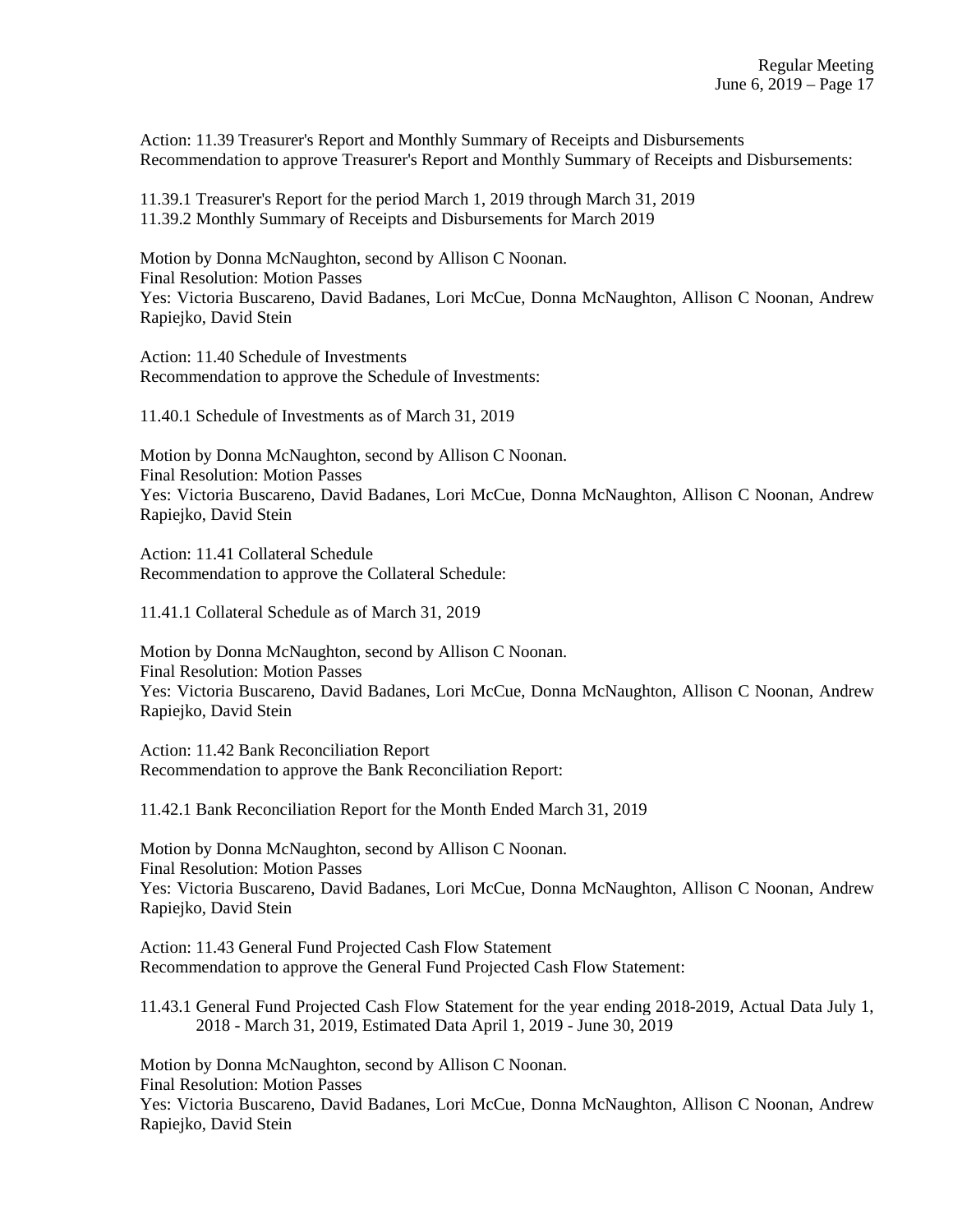Action: 11.44 Monthly Revenue and Budget Status Report - School Lunch Fund Recommendation to approve the Monthly Revenue and Budget Status Report - School Lunch Fund for the Month Ending March 31, 2019

Motion by Donna McNaughton, second by Allison C Noonan. Final Resolution: Motion Passes Yes: Victoria Buscareno, David Badanes, Lori McCue, Donna McNaughton, Allison C Noonan, Andrew Rapiejko, David Stein

Action: 11.45 Monthly Revenue and Budget Status Report - Special Aid Fund Recommendation to approve the Monthly Revenue and Budget Status Report - Special Aid Fund for the Month Ending March 31, 2019

Motion by Donna McNaughton, second by Allison C Noonan. Final Resolution: Motion Passes Yes: Victoria Buscareno, David Badanes, Lori McCue, Donna McNaughton, Allison C Noonan, Andrew Rapiejko, David Stein

Action: 11.46 Monthly Revenue and Budget Status Report - General Fund Recommendation to approve the Monthly Revenue and Budget Status Report - General Fund for the Month Ending March 31, 2019

Motion by Donna McNaughton, second by Allison C Noonan. Final Resolution: Motion Passes Yes: Victoria Buscareno, David Badanes, Lori McCue, Donna McNaughton, Allison C Noonan, Andrew Rapiejko, David Stein

Action: 11.47 Monthly Revenue and Budget Status Report - Capital Fund Recommendation to approve the Monthly Revenue and Budget Status Report - Capital Fund for the Month Ending March 31, 2019

Motion by Donna McNaughton, second by Allison C Noonan. Final Resolution: Motion Passes Yes: Victoria Buscareno, David Badanes, Lori McCue, Donna McNaughton, Allison C Noonan, Andrew Rapiejko, David Stein

Action: 11.48 School Lunch Profit and Loss Recommendation to approve the School Lunch Profit and Loss Statement for the Month Ending March 31, 2019

Motion by Donna McNaughton, second by Allison C Noonan. Final Resolution: Motion Passes Yes: Victoria Buscareno, David Badanes, Lori McCue, Donna McNaughton, Allison C Noonan, Andrew Rapiejko, David Stein

Action: 11.49 Quarterly Trial Balance Reports Recommendation to approve the Quarterly Trial Balance Reports for all District Funds for the period July 1, 2018 - March 31, 2019

Motion by Donna McNaughton, second by Allison C Noonan. Final Resolution: Motion Passes Yes: Victoria Buscareno, David Badanes, Lori McCue, Donna McNaughton, Allison C Noonan, Andrew Rapiejko, David Stein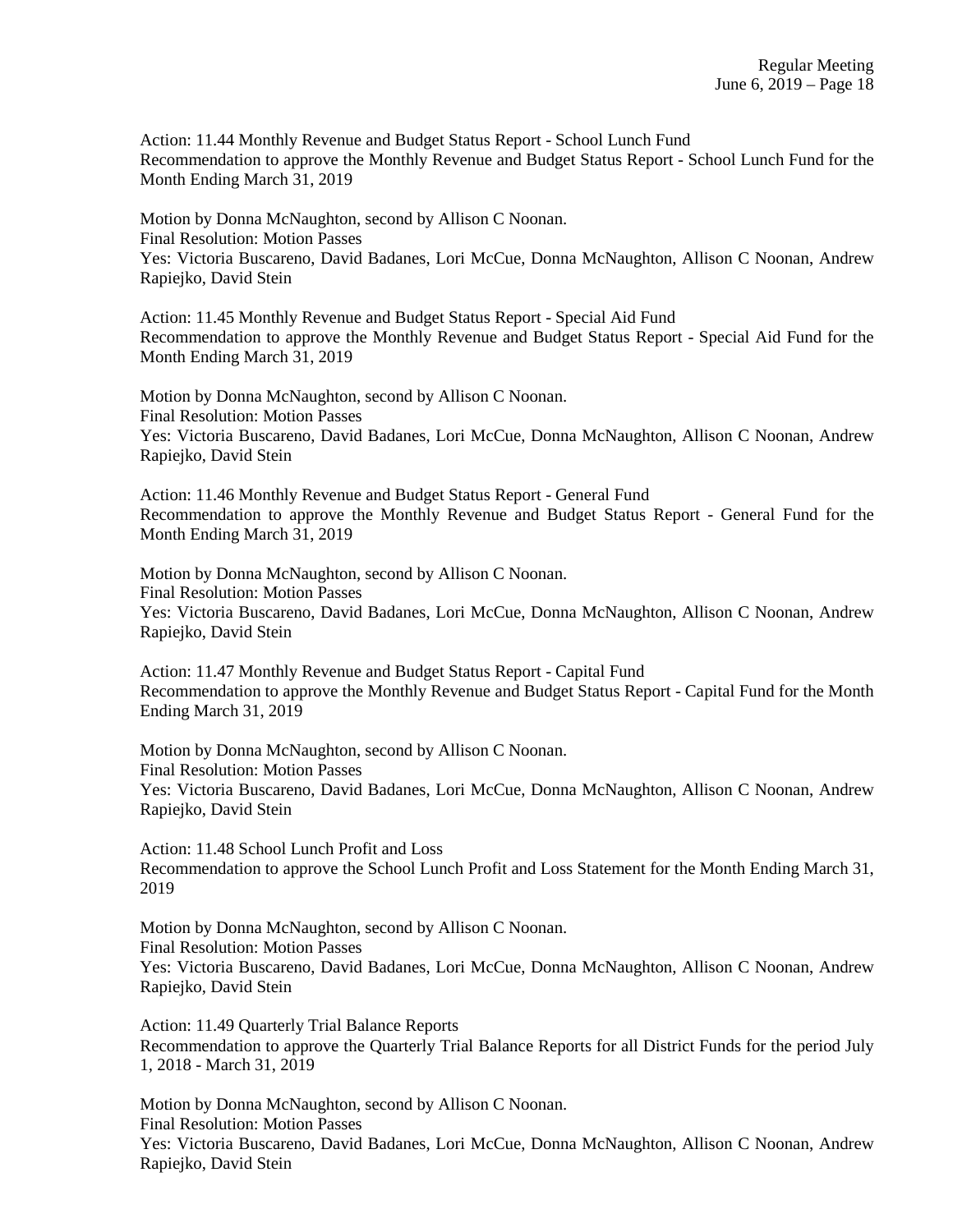Action: 11.50 Quarterly Student Account Activity Reports Recommendation to approve the Quarterly Student Account Activity Reports for the period January 1, 2019 - March 31, 2019

11.50.1 Northport High School 11.50.2 East Northport Middle School 11.50.3 Northport Middle School

Motion by Donna McNaughton, second by Allison C Noonan. Final Resolution: Motion Passes Yes: Victoria Buscareno, David Badanes, Lori McCue, Donna McNaughton, Allison C Noonan, Andrew Rapiejko, David Stein

Action: 11.51 Chris Fig Productions Recommendation to approve an Agreement between the Northport-East Northport Union Free School District and Chris Fig Productions for videotaping services (NHS)

Motion by Donna McNaughton, second by Allison C Noonan. Final Resolution: Motion Passes Yes: Victoria Buscareno, David Badanes, Lori McCue, Donna McNaughton, Allison C Noonan, Andrew Rapiejko, David Stein

Action: 11.52 Tax Anticipation Notes Recommendation to approve the following Tax Anticipation Note Resolution:

TAX ANTICIPATION NOTE RESOLUTION OF NORTHPORT-EAST NORTHPORT UNION FREE SCHOOL DISTRICT, NEW YORK, ADOPTED JUNE 6, 2018, AUTHORIZING THE ISSUANCE OF NOT TO EXCEED \$40,000,000 TAX ANTICIPATION NOTES IN ANTICIPATION OF THE RECEIPT OF TAXES TO BE LEVIED FOR THE FISCAL YEAR ENDING JUNE 30, 2020

RESOLVED BY THE BOARD OF EDUCATION OF NORTHPORT-EAST NORTHPORT UNION FREE SCHOOL DISTRICT, IN THE COUNTY OF SUFFOLK, NEW YORK, AS FOLLOWS:

Section 1. Tax Anticipation Notes (herein called "Notes") of Northport-East Northport Union Free School District, in the County of Suffolk, New York (herein called "District"), in the principal amount of not to exceed \$40,000,000, and any notes in renewal thereof, are hereby authorized to be issued pursuant to the provisions of Sections 24.00 and 39.00 of the Local Finance Law, constituting Chapter 33-a of the Consolidated Laws of the State of New York (herein called "Law").

Section 2. The following additional matters are hereby determined and declared:

(a) The Notes shall be issued in anticipation of the collection of real estate taxes to be levied for school purposes for the fiscal year commencing July 1, 2019 and ending June 30, 2020, and the proceeds of the Notes shall be used only for the purposes for which said taxes are levied.

(b) The Notes shall mature within the period of one year from the date of their issuance.

(c) The Notes are not issued in renewal of other notes.

(d) The total amount of such taxes remains uncollected at the date of adoption of this resolution.

Section 3. The Notes hereby authorized shall contain the recital of validity prescribed by Section 52.00 of the Law and shall be general obligations of the District, and the faith and credit of the District are hereby pledged to the punctual payment of the principal of and interest on the Notes and unless the Notes are otherwise paid or payment provided for, an amount sufficient for such payment shall be inserted in the budget of the District and a tax sufficient to provide for the payment thereof shall be levied and collected.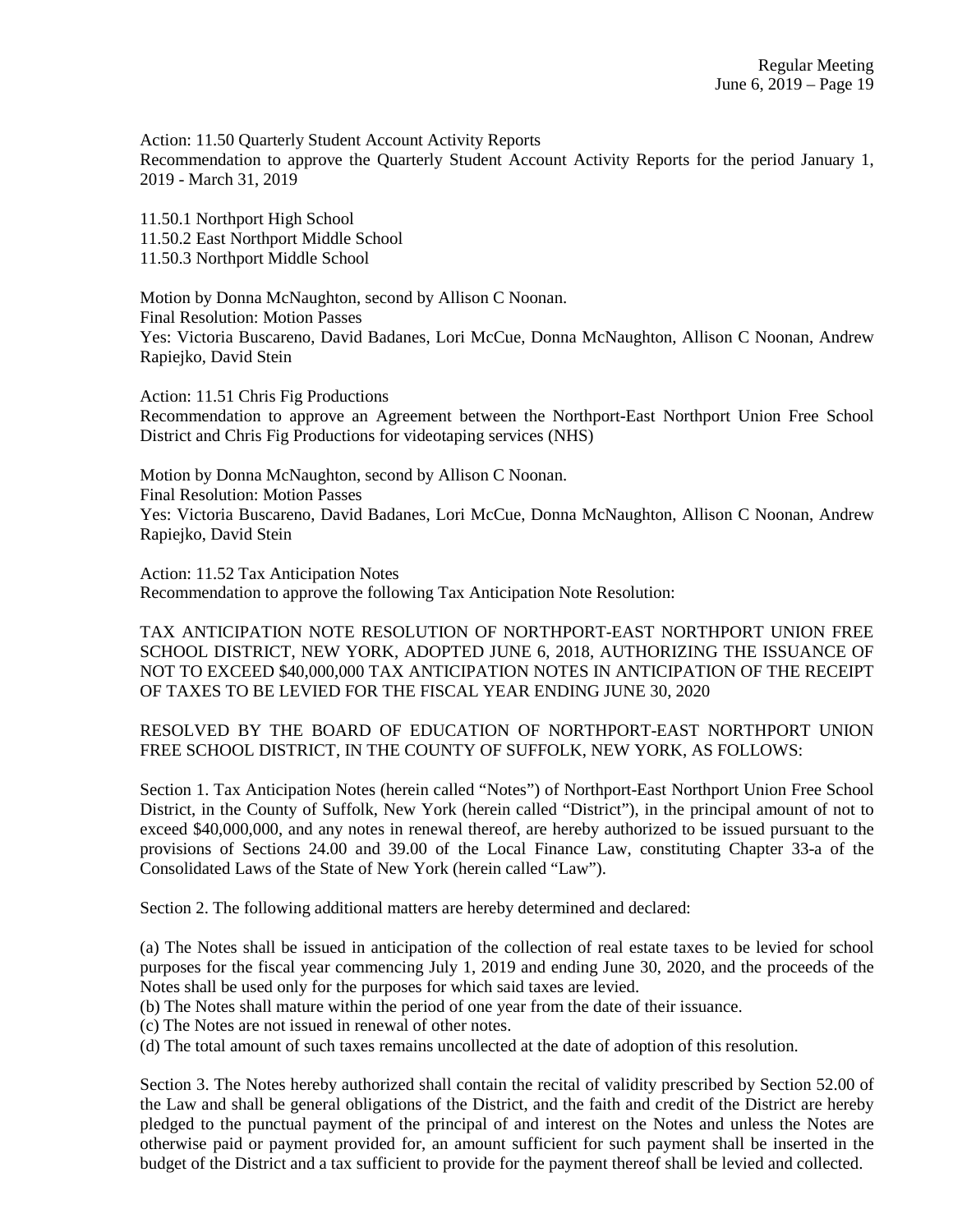Section 4. Subject to the provisions of this resolution and the Law, and pursuant to Sections 50.00, 56.00, 60.00 and 61.00 of the Law, the power to sell and issue the Notes authorized pursuant hereto, or any renewals thereof, and to determine the terms, form and contents, including the manner of execution, of such Notes, and to execute arbitrage certifications relative thereto, is hereby delegated to the President of the Board of Education, the chief fiscal officer of the District.

Section 5. The Notes shall be executed in the name of the District by the manual signature of the President of the Board of Education, the Vice President of the Board of Education, the District Treasurer, the District Clerk, or such other officer of the District as shall be designated by the chief fiscal officer of the District, and shall have the corporate seal of the District impressed or imprinted thereon which corporate seal may be attested by the manual signature of the District Clerk.

Section 6. This resolution shall take effect immediately.

Motion by Donna McNaughton, second by Allison C Noonan. Final Resolution: Motion Passes Yes: Victoria Buscareno, David Badanes, Lori McCue, Donna McNaughton, Allison C Noonan, Andrew Rapiejko, David Stein

Action: 11.53 Transfer of General Fund Appropriations Recommendation to approve Transfer of General Fund Appropriations in the fiscal year 2018-2019 (\$634,545.16)

Motion by Donna McNaughton, second by Allison C Noonan. Final Resolution: Motion Passes Yes: Victoria Buscareno, David Badanes, Lori McCue, Donna McNaughton, Allison C Noonan, Andrew Rapiejko, David Stein

Action: 11.54 Transfer of Capital Funds Recommendation to approve Transfer of Capital Funds in the 2018-2019 fiscal year (\$137,051.47)

Motion by Donna McNaughton, second by Allison C Noonan. Final Resolution: Motion Passes Yes: Victoria Buscareno, David Badanes, Lori McCue, Donna McNaughton, Allison C Noonan, Andrew Rapiejko, David Stein

### **12. SUPERINTENDENT'S REPORT - FOR INFORMATION ONLY**

Information: 12.01 Schedule H - Use of Facilities

Information: 12.02 UTN PDC (2018-2019)

Information: 12.03 UTN PDC (2019-2020)

Information: 12.04 Budget Transfers for the period May 2, 2019 through May 31, 2019 - As per Board Policy #6150, all transfers between salary codes up to \$25,000 and transfers between all other codes up to \$10,000 are to be reported to the Board of Education as an information item

### **13. UNFINISHED BUSINESS**

#### **14. NEW BUSINESS**

Action: 14.01 Memorandum of Agreement